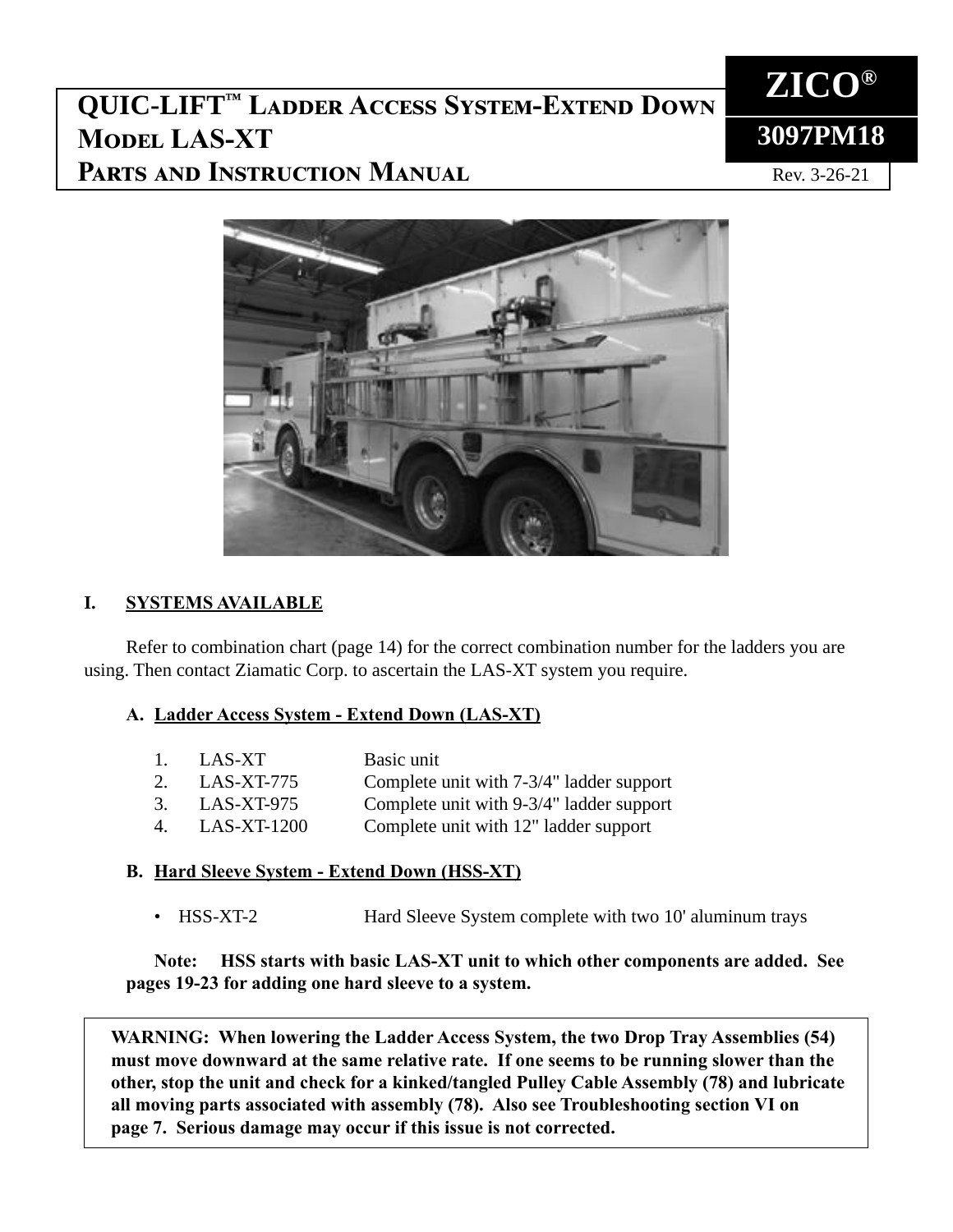#### **II. STANDARD EQUIPMENT**

The following items are included with each complete LAS-XT System:

#### **A. Instruction Packet**

 Includes all information required to install a complete System. Wiring diagrams and parts lists are provided.

#### **B. Control Switch - Model LAS-CHS (P/N 3097-500-156)**

 A single-pole, double-throw momentary toggle switch, a single-pole, single-throw on/off switch and a motor reversing relay are provided for operation of the system.

#### **C. Flashing Light Kit - Model LAS-XT-FLK (P/N 3097-270-000)**

 NFPA 1901-96 requires flashing lights. These lights must flash unless the System is in the stored position. You may purchase an audio-visual alarm (see P/N 8047-125-000, Model AVA) and a relay, but they are not part of the standard System.

#### **III. OPTIONAL EQUIPMENT**

The following items may be added to any of the LAS-XT Systems. LAS-XT-AB must be ordered to lower accessories with the ladders.

#### **A. LAS-XT-AB**

 This option allows mounting of pike pole mounting brackets and folding ladder brackets so that they are lowered with ladders (Figure 12, page 22).

#### **B. LAS-FLB**

 This option allows you to carry one length of hard sleeve in addition to your ladders. Brackets are to be mounted on top surface of pivot support casting (item 4, page 11 and pages 19 through 23). Tray Mounting Castings (HSS-TMC) must be ordered in addition to the LAS-FLB castings.

#### **C. HSS-TMC**

 Tray mounting castings allow you to carry one length of hard sleeve in addition to your ladders. These castings mount on top of the LAS-FLB castings, which must also be ordered with this option (page 19) along with tray mount hardware (HSS-TMH) and a 10 foot tray (HSS-SAT-10).

 **WARNING: Failure to mount the hard sleeve tray using our tray mount casting (HSS-TMC) and tray mount hardware (HSS-TMH) will void your warranty. See Figure 8, page 20 for mounting information.**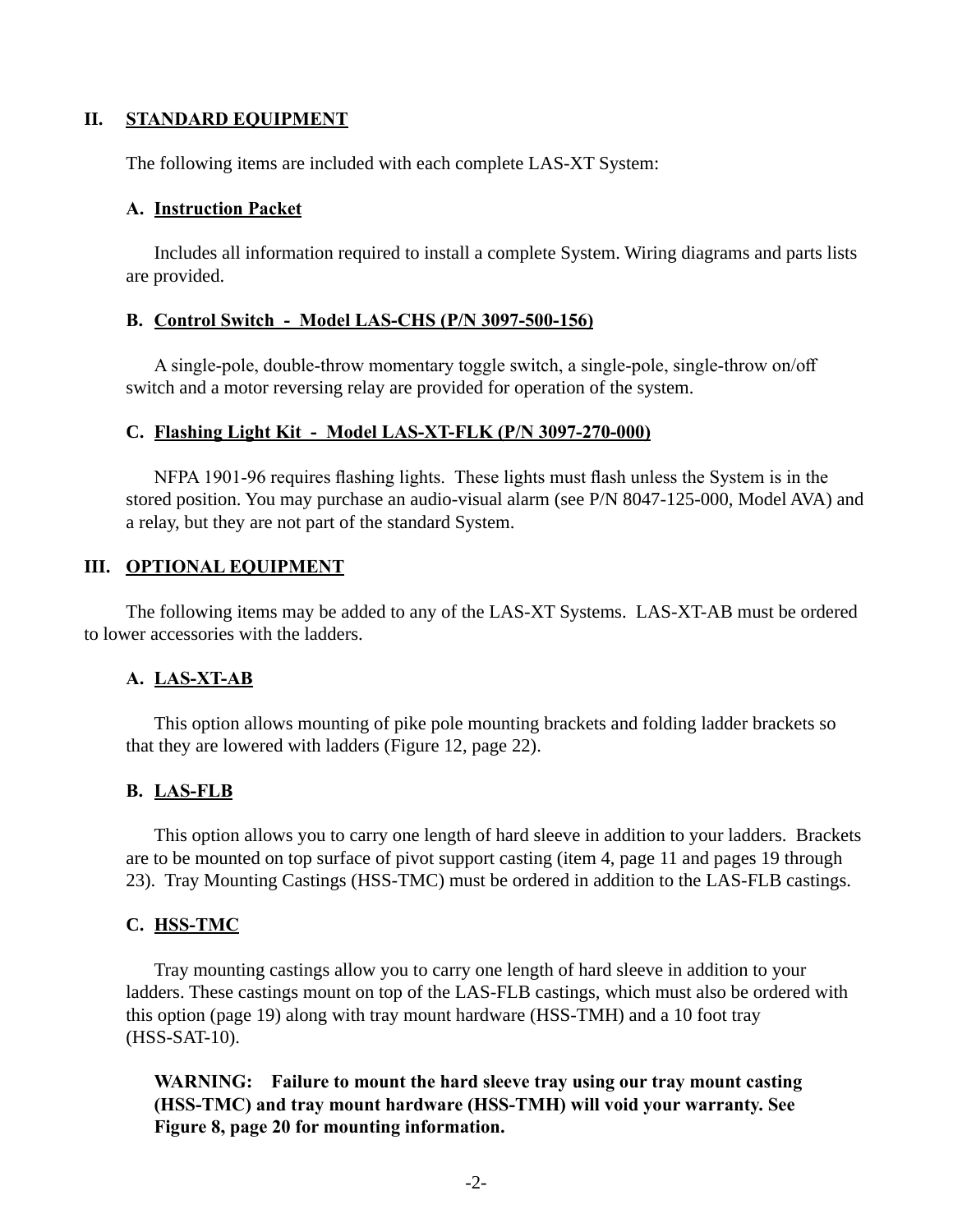#### **D. PPMB-**

 Pike pole mounting brackets may be attached directly to LAS-XT-AB via pre-drilled holes (Figure 14, page 23). Either single or double mounts may be used. Refer to the current ZICO catalog to order the pike pole mounting brackets required.

#### **E. FLB/FLBA**

 Folding ladder brackets may be attached to LAS-XT-AB via pre-drilled holes. Refer to the current ZICO catalog to order the folding ladder brackets required.

#### **F. 1-1/2" Spacer Set (P/N 3097-250-000)**

 In some instances the Ladder Access System must be raised up to accommodate extra-wide ladders. When this occurs, a set of four 1-1/2" high spacers will be required for proper mounting of the ladders.

### **G. LAS-LGK**

 Ladder Guard Kit contains one tube of epoxy and two stainless steel guards. The guards may be attached to the ladder rungs to prevent wear and possible damage as a result of the locking handle's contact with the rung (see Figure 24, page 33).

#### **H. LLAS-MLS**

 The Manual Locking System (Figure 18, page 27) provides a positive means of retaining the ladders. The lock must be de-activated prior to operating the electrical control. This is done by pulling outward on the strap (item 99, page 28) or pushing back on the handle (item 77, page 28).

#### **I. LLAS-ELS**

 The Electric Locking System (Figure 20, page 29) is activated by pressing down on the operating switch allowing the small electric actuators to open the locking mechanisms. After a momentary delay, the main electric actuators lower the System. The electric locking system may also be operated manually (see page 29).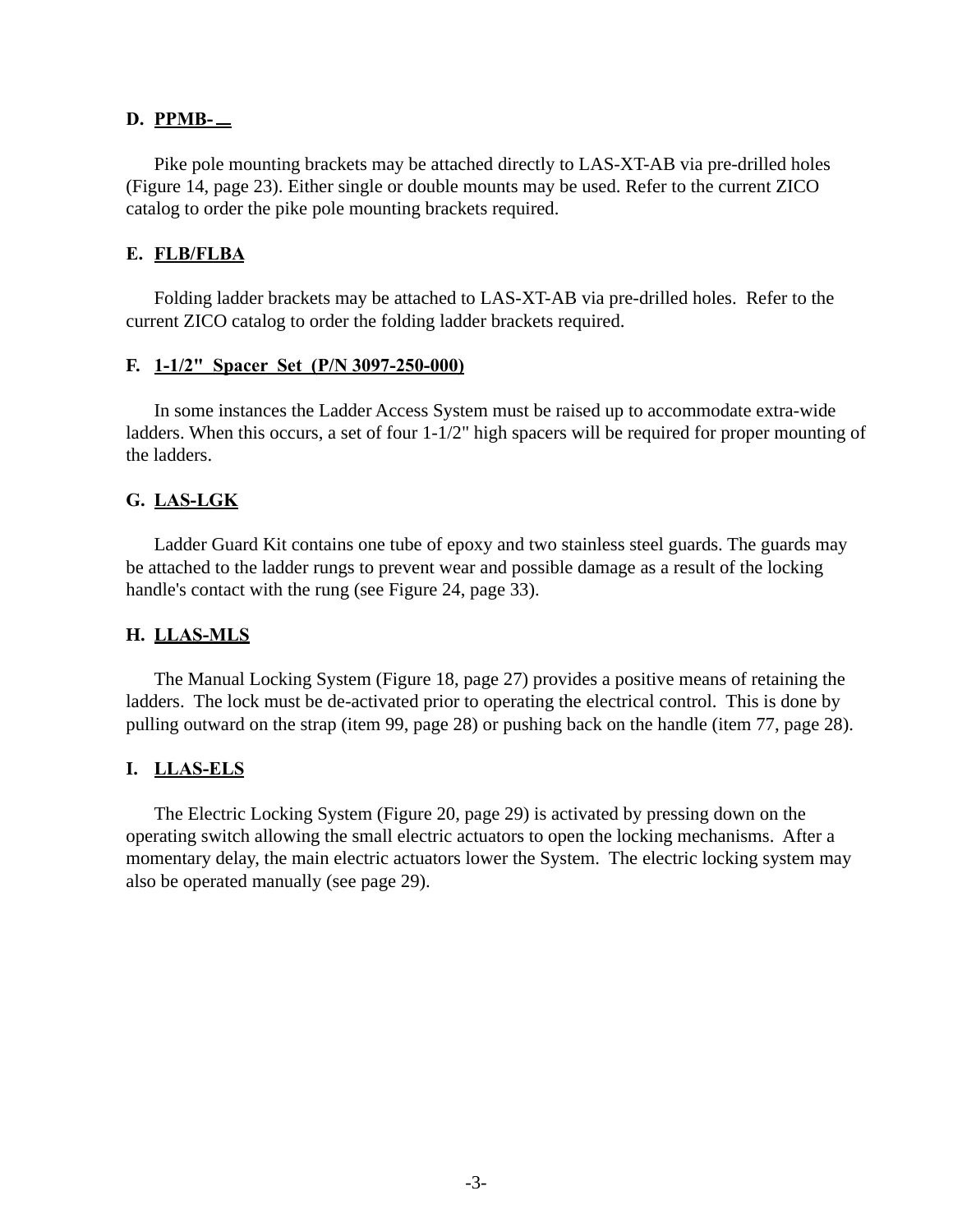#### **IV. GENERAL INSTALLATION INFORMATION**

The Ladder Access System-Extend Down was designed for ladders meeting the current NFPA 1931 standard. Systems accommodate most ladder combinations. For ladders over 35 feet or with tormentor poles, contact Ziamatic Corp. for assistance. Combinations (see page 14) 36, 44, 53, 63, 72, 80, 126, 128, 129, 130, 132, 133, 144, 152, 154, 157, 158, and 159 require ladder mounts in excess of 12 inches. Some of these combinations may be accommodated by adding spacers behind the ladder mount and retainer handle support, but this will increase the mounting depth and the ladders may protrude excessively beyond the side of the vehicle. We do not recommend this.

#### **Important: The weight of ladders and/or hard sleeves may not exceed 300 pounds with any of the Systems.**

#### **A. Mounting Points**

 The Ladder Access devices should be placed symetrically in reference to the ladder. The same number of rungs should extend past each ladder support (page 18). This will ensure that both units are lifting approximately the same weight (if this is not possible, contact Ziamatic Corp.). Bolt holes have been provided on both the vertical and horizontal mounting surfaces. Although the device may be securely mounted from the horizontal surface only, it is a great advantage to be able to use mounting bolts on the vertical surface as well. One-half inch thick aluminum backing plates should be used if using only vertical or horizontal hole sets for mounting (see Section V.A., last paragraph).

 All bolts should have reinforcement structure added underneath the mounting surface where possible. Channel or rectangular tube should be used instead of flat plate as reinforcement. If aluminum plate is used, it should be 1/2" thick (see page 16).

#### **B. Electrical Circuit**

 The control switch should be a momentary single-pole double-throw exterior 25 amp switch. We provide a control switch, on/off switch, and fwd/rev relay with each system. It should be placed in such a position that the operator has full view of the QUIC-LIFT System and personnel that might come in contact with it. Using wires of equal length between power source and actuators will help to keep the actuators running in synchronization (see page 17 for wiring diagrams).

#### **The control switch should be mounted in a waterproof compartment.**

 Several "Lock Out" circuits may be considered to prevent accidents from occurring. An ideal "Lock Out" system would only permit operation when the ignition switch is on, the transmission is in park, and any obstructing compartment doors are shut. Because of the higher amperage required to operate the QUIC-LIFT System, a separate "Lock Out" circuit should be used (see electrical diagrams on page 17). The "Lock Out" circuit should be separated from the QUIC-LIFT System circuit by a relay. This will prevent damage to the existing wiring system. The QUIC-LIFT System circuit should be protected by an 80 amp fuse.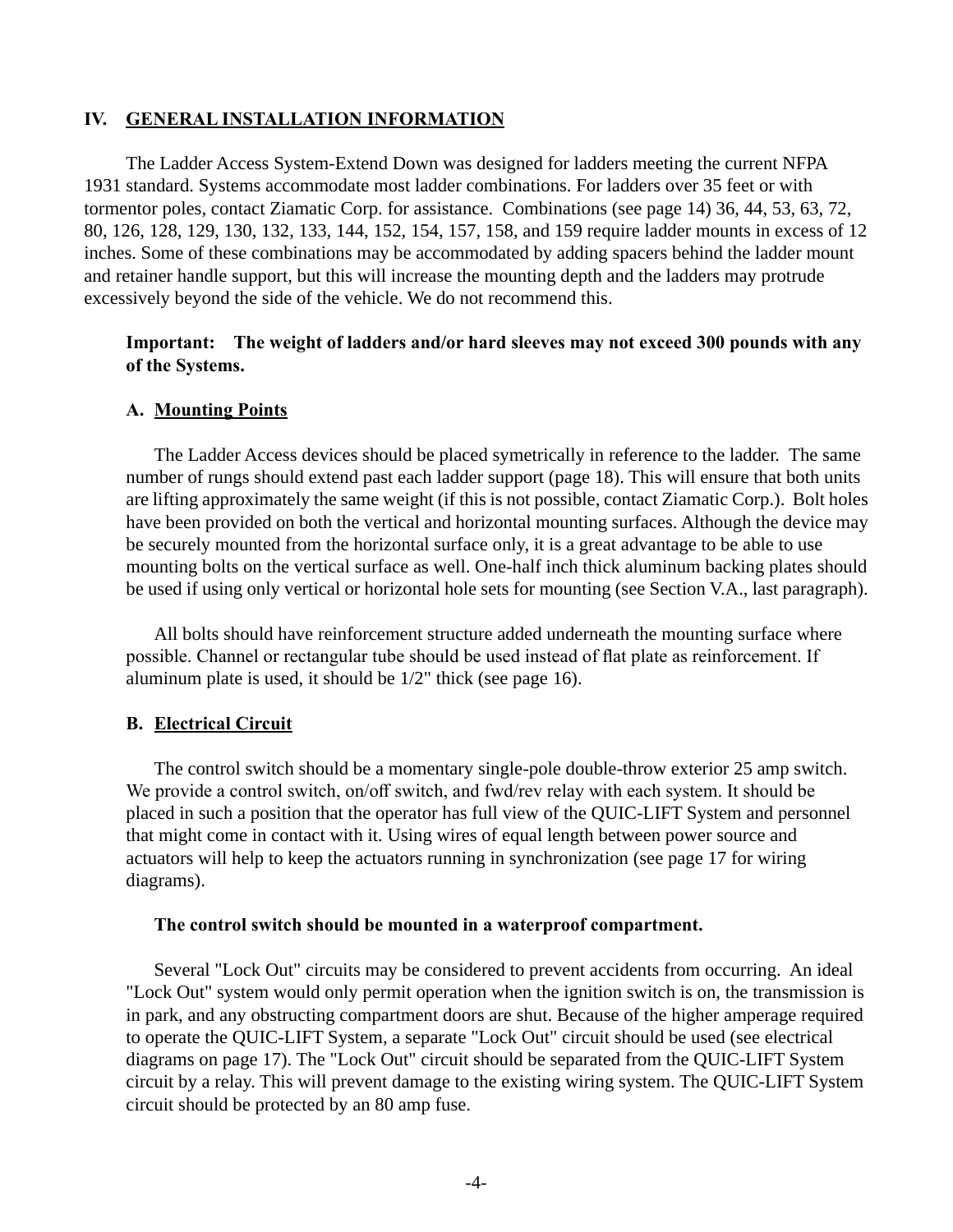NFPA 1901-96 standard requires flashing lights be provided, facing the front and rear of the apparatus. Lights must flash whenever the System is out of the stored position. All systems include a Flashing Light Kit. An audio visual alarm may still be ordered as an option (see model AVA, P/N 8047-125-000 in catalog).

#### **C. Synchronization of Actuators**

 If you experience any problems associated with the LAS-XT, we will require the serial number off of your device. The serial number can be found on a metal tag on the back or bottom of the base casting.

 It is important to the operation of the QUIC-LIFT System that the actuators work in synchronization. The actuators may be out of sync a considerable amount before binding occurs, however, reducing the occurence of this will increase the life of the actuators and prevent damage or wear to the ladders. Keeping the load evenly distributed on the two devices will help to keep the actuators running in synchronization (Figure 5, page 18).

 **Do not permit personnel to hang, sit or stand on ladders or hose while stored on the QUIC-LIFT System.** If the unit is overloaded, an internal relief valve will open to prevent damage to the actuators and mechanical components.

 We have extensively tested our QUIC-LIFT System and have found the normal life to be in excess of 5,000 cycles without failure. With reasonable care and maintenance, your QUIC-LIFT System should give you many years of excellent service.

### **V. INSTALLING THE LADDER ACCESS SYSTEM**

### **A. Preparation for Mounting**

#### **Check both units to verify they have matching serial numbers.**

 Plan and lay out the entire installation before making any cuts or drilling holes in the body of the fire apparatus. This will keep "out of service" time to a minimum and also help to minimize mistakes. Review Electrical System on page 17 before any holes are drilled into the apparatus.

 Lay the two units on the shelf of the apparatus so that you can see where holes will be required for the mounting bolts. There should be a sufficiently-sized flat surface underneath the mounting holes, free of seams and obstructions where the bolts will pass through. Raise the ladders near the two units to determine where they will lay when installed. The ladders must be evenly supported by each unit (the same number of rungs should extend on the outer side of each ladder support).

 When the ladder is raised and lowered in this position, it should clear protruding objects on the apparatus such as emergency lights, hand rails, etc. Make sure that when the ladders are in the up position they do not obstruct cross lays or hose reels.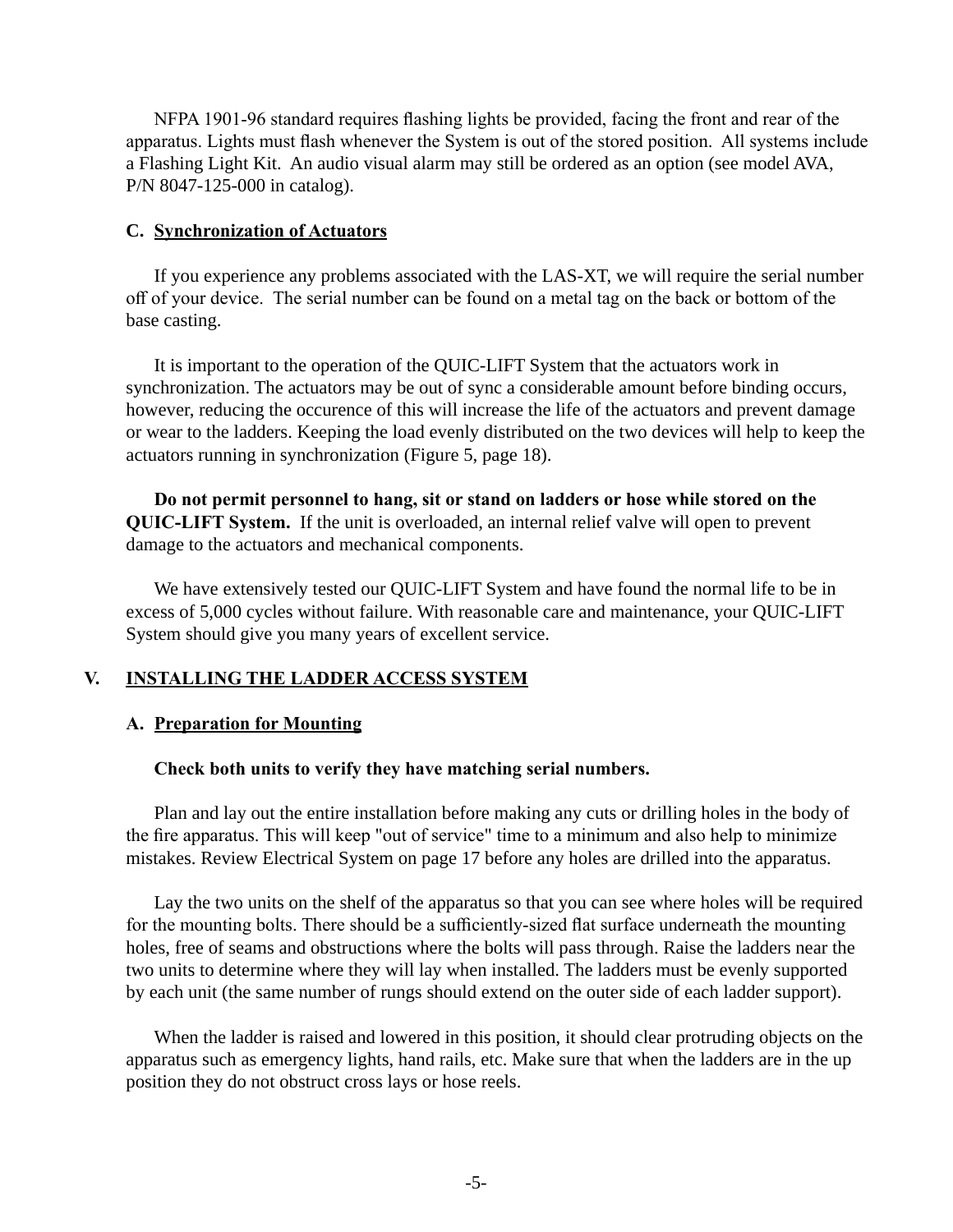#### **A. Preparation for Mounting (continued)**

 Measure the "resting" depth of your ladder combination to determine how far your ladders will protrude out from the hose bed wall (add depth of 6-1/4" for the retracted LAS-XT System). In the event that the actuator retainer casting or inner arm casting (item 2, page 11) come into contact with the stiffening rib at the top of the hose bed, you may have to notch out the stiffening rib to recess the device (see page 16). In the event that the stiffening rib is notched, the exposed metal surfaces should be painted and covered with an edge guard material. In addition, and in particular, if the stiffening rib is notched, you may wish to add a backing plate (page 16) on the inside surface of the hose bed wall. The plate will reinforce the hose bed wall and provide a good mounting support for the QUIC-LIFT System. The edges should be rounded off, on the side next to the hose, and flat head bolts should be used to mount the plate.

 Bolts 3/8" or larger should be used to mount the base castings to the fire apparatus. When the bases are to be mounted to the hose bed wall or only mounted to the shelf deck, 1/2" bolts should be used with substantial backing plates (page 16) and supports. If you are installing the QUIC-LIFT devices to only one surface, we suggest you contact one of our technicians before beginning.

#### **B. Electrical System**

 Now that you are sure of your mounting position, you may begin to lay out your electrical wiring (pages 17 and 31). At this time, it is a good idea to remove the units from the shelf and "C" clamp them to a table so that the units will swing out away from the table when lowered. Units should be mounted the same distance back from edge of table as they would be on the shelf of your apparatus. Be sure the table is secured by adding a counterweight to the other side before lowering the units. Place ladders onto the ladder mount castings just as they will be stored on the apparatus. Determine where wires can be run so they will not be visible from the outside of the apparatus. We recommend all electrical connections be soldered as this method is superior to crimp connections. Measure the required run lengths of each wire (see page 17 for proper wire diameter).

 Make up a wiring harness using wires longer than the required run lengths. Temporarily make all wire connections so you can test the system. With the table properly secured, you should be able to operate the units with the ladders or hard sleeves attached. Be sure the ladders will clear the edge of the table before drilling any holes in the apparatus. If they do not, spacers may be required.

 The flashing light kit (model LAS-XT-FLK) must be also installed. The wiring diagram for the flashing lights may be found on page 24.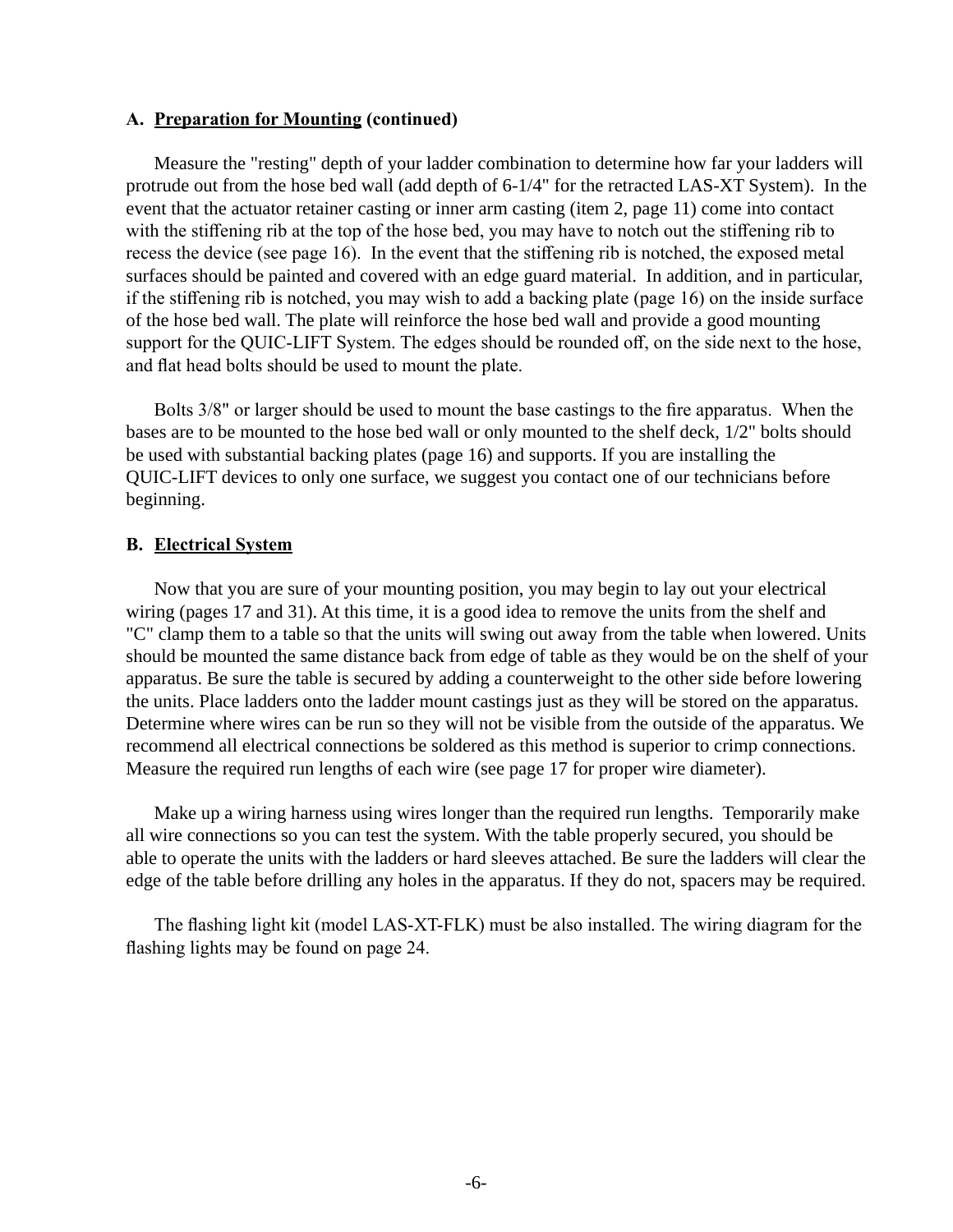### **C. Mounting Suggestions**

#### **The Control Switch should be mounted in a clean, waterproof compartment.**

 A "WARNING" label (part number 3097-105-149, item 49, page 12) is supplied with each QUIC-LIFT System. The pressure sensitive label must be mounted by the electrical control switch. All apparatus operators must be instructed to keep area in front of ladders clear of personnel when the QUIC-LIFT System is being raised or lowered.

 Before starting the installation, you should make sure you have all necessary tools and materials. This should include matching touch-up paint, edge trim (for cut outs), fender protector cloths and removable tape (to protect paint), necessary hardware, wire connectors, cable ties, burr remover, vacuum cleaner (for metal filings), edge guards (for wiring), drills, drill gun, wrenches, step ladders, etc. Be sure to allow yourself sufficient time to do a proper installation, keeping in mind that you will probably have to remove the hose from the hose bed.

Following these simple instructions should make your installation easy and professional.

### **VI. TROUBLESHOOTING**

 All units are tested after final assembly to ensure proper operation and adjustment. No further adjustments should be required unless excess vibration is noted (see VI. D., page 8).

#### **A. Actuator "Creeping Down"**

 An indicator light may be installed in the cab of your vehicle to warn the driver when the System is out of the stored position. If this light comes on while the vehicle is in motion, it may be an indicator that one of the actuators is "creeping down". The actuator will not drop suddenly but the driver should keep an eye on the System until reaching the destination. Then the switch may be activated to retract the System to the stored position.

#### **B. Ladder Wider Than Ladder Support**

 If the proper ladder combination is specified at the time of ordering, this problem should not occur. The standard support channel is 25-1/4" long. Spacer set (part number 3097-250-000) may be ordered to raise system.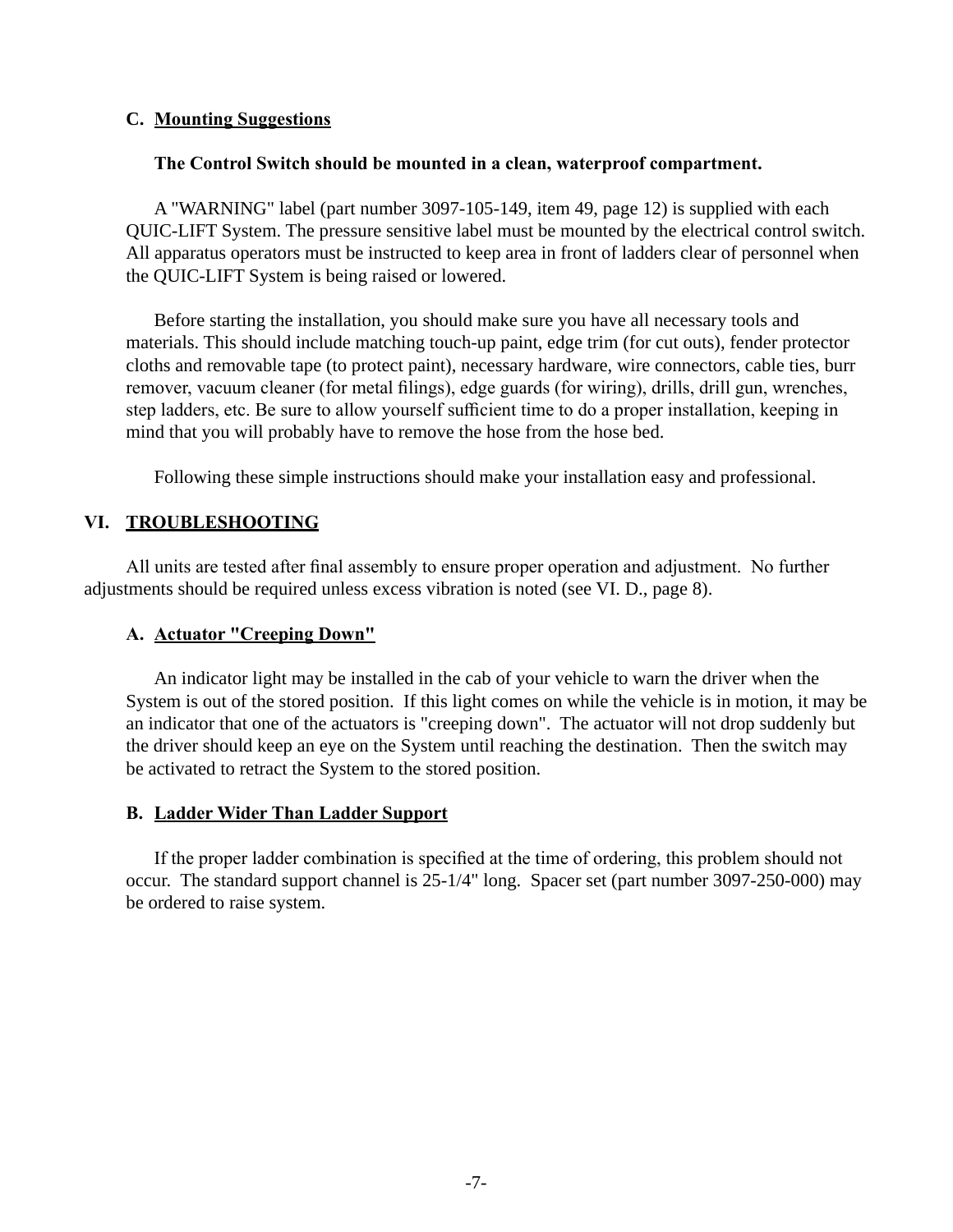#### **C. One Actuator Running Two Or More Seconds Slower Than The Other**

 When one actuator is running more than two seconds behind the other, it is normally due to some type of resistance in the wiring system. Check all wire connections to make sure they are secure. Make sure to fully extend and retract both actuators at the end of each up and down cycle. If they are still greatly out of sync, after checking the wiring and running units to the end of each cycle, you may switch the actuators to confim if the problem is in the wiring system. After removing the ladders, remove the nut/bolt assembly to remove the actuator. Switch the two actuators and reassemble. If the rear unit actuator was originally running slower and this unit is still running slower then the problem is in the wiring. If the problem switches from rear unit actuator running slower to front unit running slower after the switch, then the problem may be the actuator.

#### **D. Emergency Operation**

 If the System fails to lower from the stored position, do not attempt to repair until the unit is returned to the station.

 If the System fails to raise from the down position, the following emergency procedure may be used:

1. Remove the ladders from the system.

 2. With one person holding the ladder mount casting (7), a second person should remove the top shoulder bolt, nut, and washer that retains the actuator.

- 3. Lift unit to its stored position and secure in place.
- 4. Replace shoulder bolt, nut, and washer.
- 5. Follow same procedure for the second unit.
- 6. Ladders can be repositioned onto the system for return trip to station.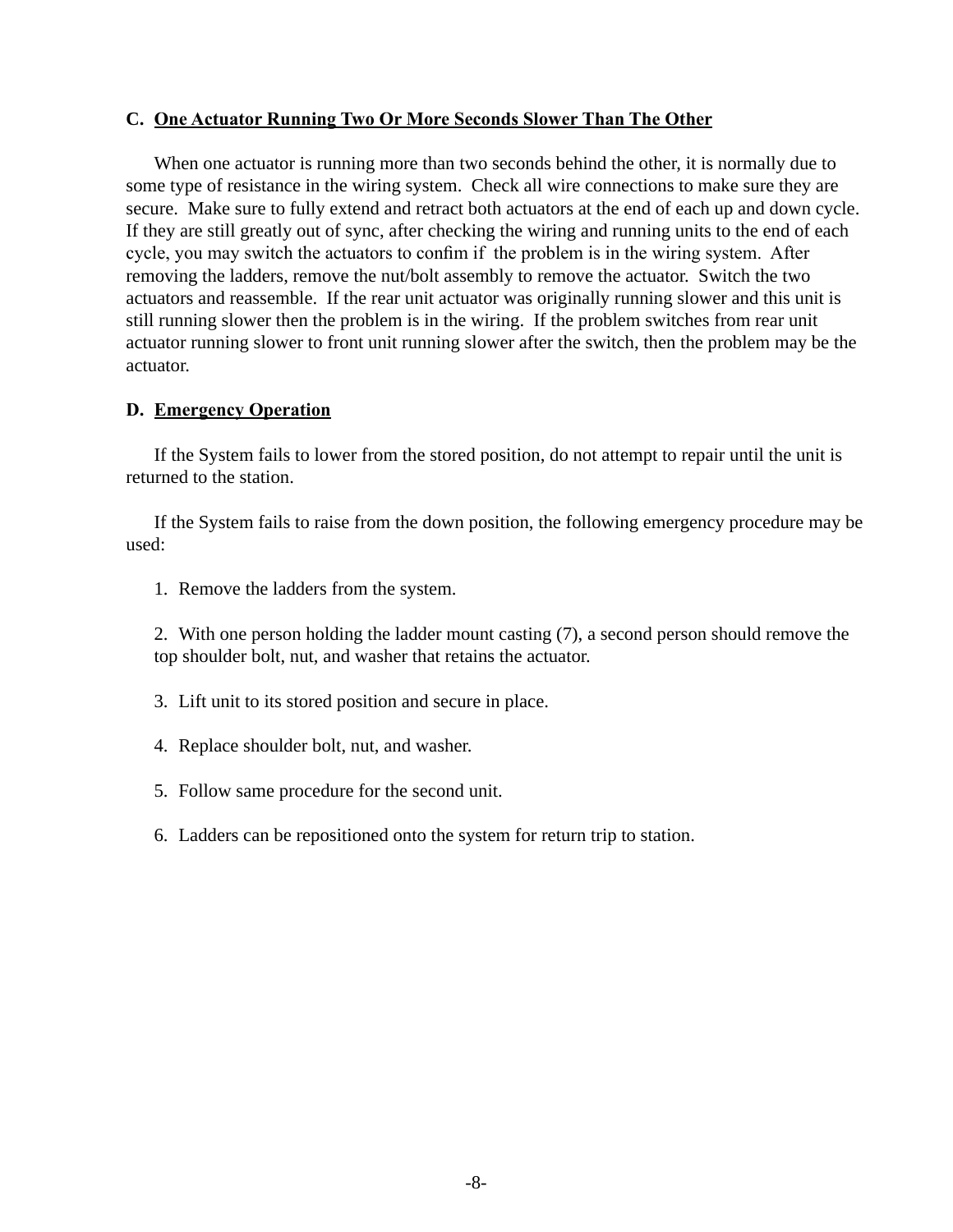### **VII. DRAWINGS, DIAGRAMS AND CHARTS**

### **A. Ladder Access System - Extend Down (LAS-XT)**

- 1. Combination numbers for LAS-XT Systems (Chart 2, page 14)
- 2. Standard model shown with optional spacer blocks under base casting (Figure 1, page 13)
- 3. Parts list Model LAS-XT-\_\_\_\_ (Chart 1, page 11 and 12)
- 4. Side view Model LAS-XT-\_\_\_\_ (Figure 2, page 15)
- 5. Common installation using stiffening/backing plate (Figure 3, page 16)
- 6. Electrical diagram for QUIC-LIFT Systems (Figure 4, page 17)
- 7. Front view of LAS-XT System (Figure 5, page 18)
- 8. Handle assembly (Figure 17, page 26)

### **B. Hard Sleeve System (HSS-XT-2)**

- 1. Model HSS-XT hard sleeve system (Figure 6, page 19)
- 2. Model HSS-XT Parts list (Chart 2, page 19)
- 3. Hard sleeve system location and drilling instructions (Figure 8, page 20)
- 5. QUIC-STRAP system to retain hard sleeve (Figure 9, page 21)
- 6. Hose tray support with hose tray (Figure 10, page 21)

### **C. QUIC-LIFT System - Optional Equipment**

- 1. Model LAS-FLB castings attached to pivot support casting (Figure 11, page 22)
- 2. HSS-TMC tray mount castings (Figure 7, page 20)
- 3. Model LAS-XT-AB added to support PPMB-AA or PPMB-BB (Figure 13, page 23)
- 4. Model PPMB-AA or PPMB-BB pike pole mounting brackets attached directly to inside arm castings (Figure 14, page 23)
- 5. Part Number 3097-250-000 spacer set under base casting (Figure 1, page 13)
- 6. Model LAS-XT-FLK flashing light kit (pages  $24 \& 25$ )
- 7. Model LLAS-MLS manual locking system (pages  $27 \& 28$ )
- 8. Model LLAS-ELS electric locking system (pages 30 through 32)
- 9. Model LAS-LGK ladder guard kit (Figure 23, page 33)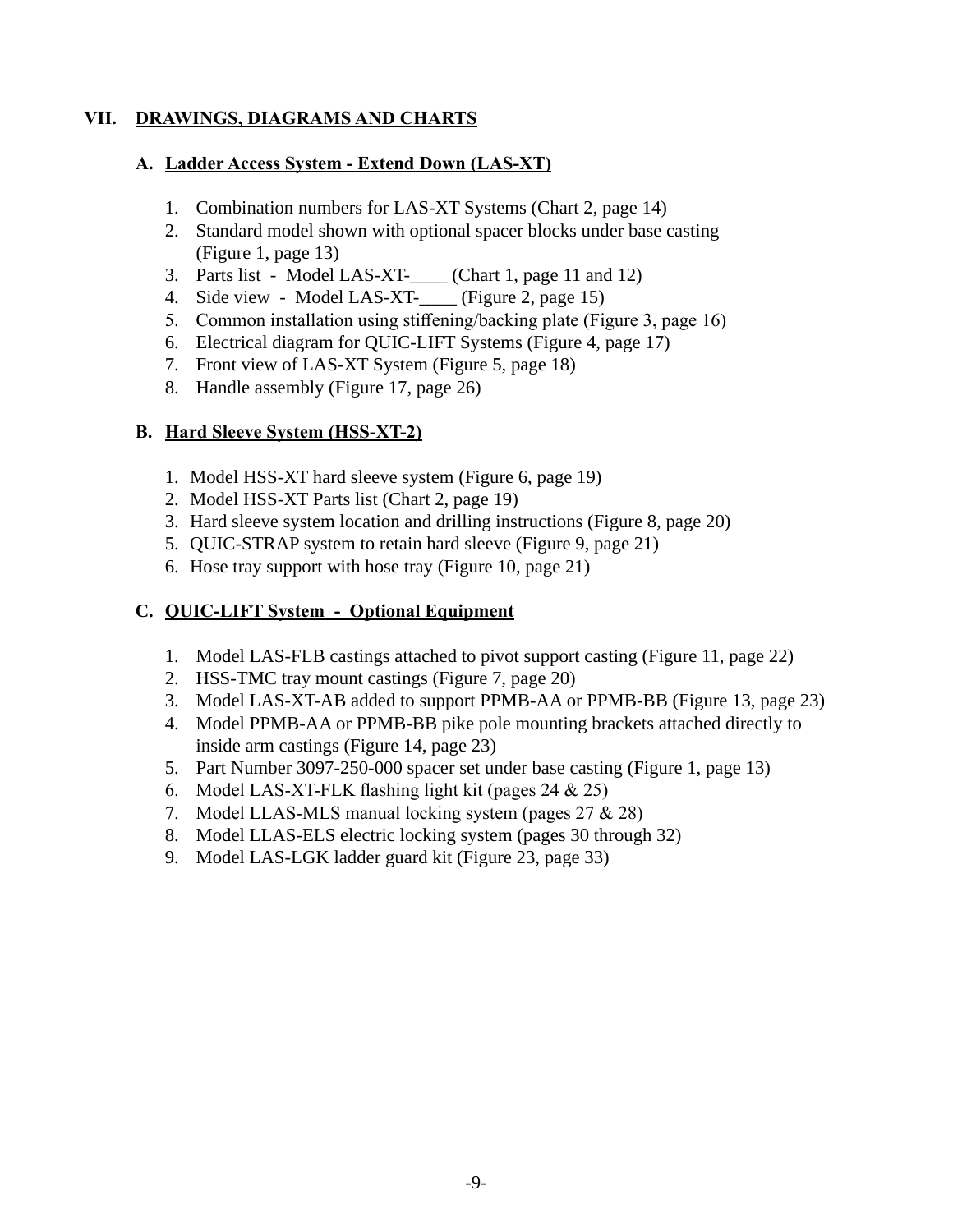### **VIII. MAINTENANCE**

#### **A. Semi-Annually Or At Scheduled Apparatus Lube Service**

 1. Lubrication - We suggest that all pivoting surfaces be sprayed, in the joints and pivot points, with CRC brand Stor&Lube long-term lubricant and rust preventative #03032. Excess lubrication should be wiped off.

 2. Actuator - We suggest the exposed shaft be cleaned and sprayed with WD-40 or a similar light, moisture-repelling silicon type lubricant.

### **B. Pressure Washing**

 **Do not operate pressure washer around or near the actuators.** Excessive pressure may allow soap and water to blow past the seal, damaging the actuator.

### **IX. SERVICE**

If you experience any problems with your Ladder Access System, please call us at 800-711-3473 for assistance. **Please have the serial number of your System available.** This number can be found stamped into a metal plate on the back of the base castings.

### **X. WARRANTY**

A copy of the warranty registration **MUST** be returned to ZICO to ensure registration of your System (page 35).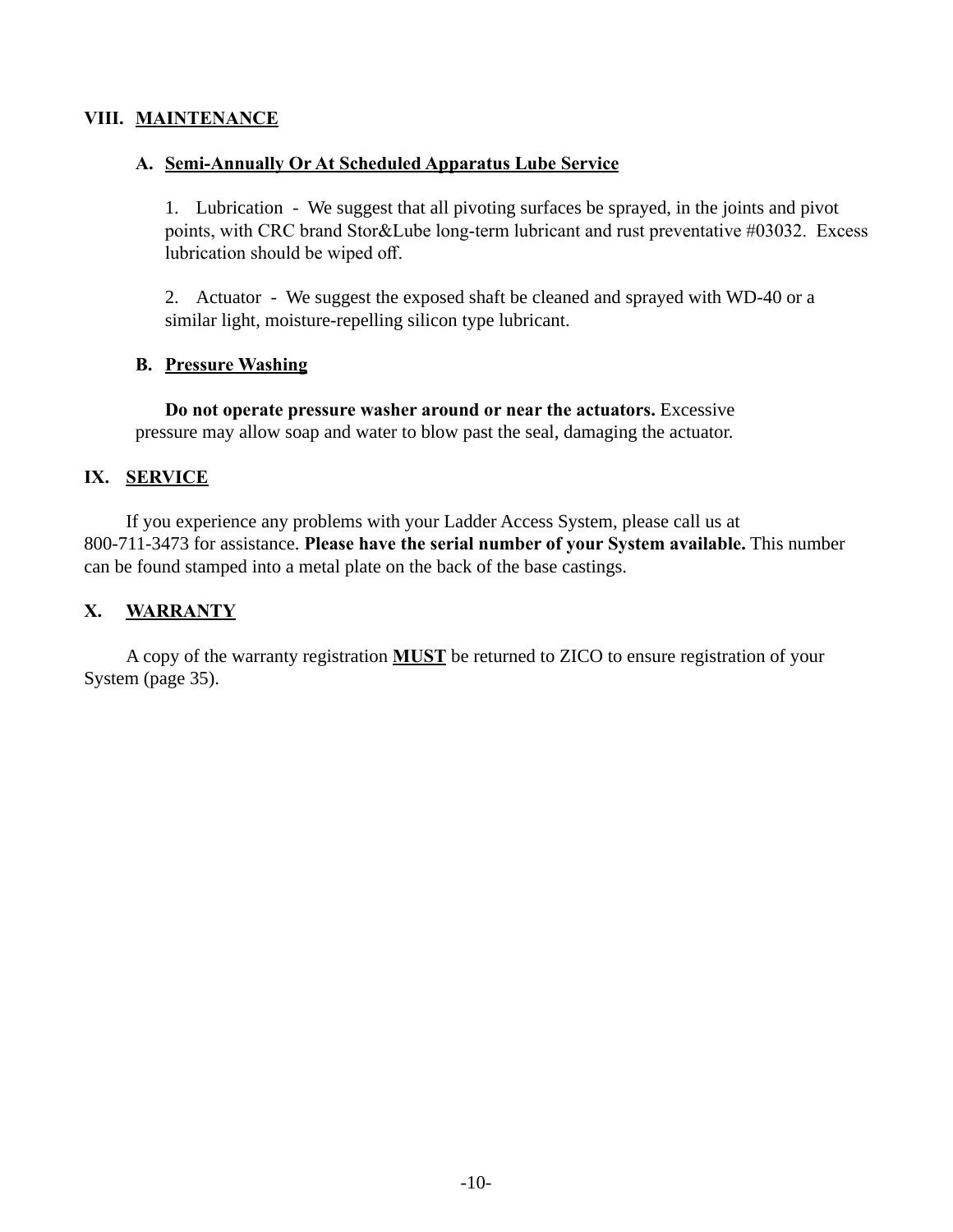# **CHART 1. PARTS LIST MODEL LAS-XT-\_\_\_\_**

| <b>ITEM</b><br>NO. | <b>PART</b><br><b>NUMBER</b> | <b>NAME</b>                  | MAT'L.         | <b>DESCRIPTION</b>                 | LAS<br><b>BASIC</b>      | LAS<br>775                                                      | LAS<br>975                | LAS<br>1200                                                     |
|--------------------|------------------------------|------------------------------|----------------|------------------------------------|--------------------------|-----------------------------------------------------------------|---------------------------|-----------------------------------------------------------------|
| 1                  | 3097-900-101                 | Base Casting (Universal)     | <b>ALUM</b>    | $\cdots$                           | 1                        | 1                                                               | 1                         | $\mathbf{1}$                                                    |
| $\overline{c}$     | 3097-900-102                 | <b>Inside Arm Casting</b>    | ALUM           | $---$                              | $\mathbf{1}$             | $\mathbf{1}$                                                    | $\mathbf{1}$              | $\mathbf{1}$                                                    |
| 3                  | 3097-900-103                 | <b>Outside Arm Casting</b>   | <b>STEEL</b>   | $\overline{a}$                     | $\overline{c}$           | $\overline{2}$                                                  | $\overline{c}$            | $\overline{c}$                                                  |
| $\overline{4}$     | 3097-900-105                 | <b>Pivot Support Casting</b> | <b>ALUM</b>    | ---                                | $\mathbf{1}$             | $\mathbf{1}$                                                    | $\mathbf{1}$              | $\mathbf{1}$                                                    |
| 5                  | 9010-573116                  | Stud                         | <b>SST</b>     | $5/16 - 18$ x 1"                   | $\overline{2}$           | $\overline{2}$                                                  | $\overline{c}$            | $\overline{c}$                                                  |
| 6                  | 9112-103100                  | Hex Hd Nut                   | <b>SST</b>     | $5/16 - 18$                        | $\overline{2}$           | $\mathfrak{2}$                                                  | $\overline{c}$            | $\overline{c}$                                                  |
|                    | 3097-105-111                 | <b>Ladder Mount Casting</b>  | <b>ALUM</b>    | Size 7-3/4                         | $\blacksquare$           | $\mathbf{1}$                                                    | $\mathbb{L}$              |                                                                 |
| $\overline{7}$     | 3097-165-107                 | <b>Ladder Mount Casting</b>  | <b>ALUM</b>    | Size 9-3/4                         | $\bar{a}$                | $\sim$                                                          | $\mathbf{1}$              | $\mathbf{r}$                                                    |
|                    | 3097-105-135                 | <b>Ladder Mount Casting</b>  | <b>ALUM</b>    | Size 12                            | $\overline{\phantom{a}}$ | $\overline{\phantom{a}}$                                        | $\overline{\phantom{a}}$  | $\mathbf{1}$                                                    |
|                    | 3097-105-125                 | Retainer Housing, Short      | <b>STL</b>     | $---$                              | $\overline{\phantom{a}}$ |                                                                 | $\mathbf{1}$              |                                                                 |
| 8                  | 3097-165-125                 | Retainer Housing, Medium     | <b>STL</b>     | $---$                              | ٠                        |                                                                 | DETERMINED FROM           |                                                                 |
|                    | 3097-145-125                 | Retainer Housing, Long       | <b>STL</b>     | $---$                              | $\overline{\phantom{a}}$ |                                                                 | <b>LADDER COMBINATION</b> |                                                                 |
| 9                  | 3097-105-115                 | <b>Actuator Retainer Pin</b> | <b>SZP</b>     | Size 1/2 Dia x 5-3/8               | 1                        | 1                                                               | 1                         | 1                                                               |
| 10                 | 9010-315032                  | Shoulder Bolt (3/8-16)       | <b>SZP</b>     | Size $1/2 \times 2$                | $\mathfrak{2}$           | $\overline{2}$                                                  | $\overline{c}$            | $\overline{c}$                                                  |
| 11                 | 9010-315024                  | Shoulder Bolt (3/8-16)       | <b>SZP</b>     | Size 1/2 x 1-1/2                   | $\overline{2}$           | $\overline{2}$                                                  | $\overline{c}$            | $\overline{c}$                                                  |
| 12                 | 9010-315028                  | Shoulder Bolt (3/8-16)       | <b>SZP</b>     | Size 1/2 x 1-3/4                   | $\overline{2}$           | $\overline{2}$                                                  | $\overline{c}$            | $\overline{c}$                                                  |
| 13                 | $\overline{a}$               | Liquid Threadlocker *        |                | As required                        | A/R                      | $\ensuremath{\mathrm{A}}\xspace/\ensuremath{\mathrm{R}}\xspace$ | A/R                       | $\ensuremath{\mathrm{A}}\xspace/\ensuremath{\mathrm{R}}\xspace$ |
| 14                 | 9010-315012                  | Shoulder Bolt (3/8-16)       | <b>SZP</b>     | Size 1/2 x 3/4                     | $\sqrt{2}$               | $\overline{c}$                                                  | $\boldsymbol{2}$          | 2                                                               |
| 15                 | 9010-315040                  | Shoulder Bolt $(3/8-16)$     | <b>SZP</b>     | Size 1/2 x 2-1/2                   | $\overline{2}$           | $\overline{c}$                                                  | $\overline{c}$            | $\overline{c}$                                                  |
| 16                 | 9113-173700                  | Hex Hd Locknut               | <b>SST</b>     | Size 3/8-16                        | 8                        | 8                                                               | 8                         | 8                                                               |
| 17                 | 9014-183700                  | Lock Washer Grade 8          | <b>SST</b>     | Size 3/8 I.D.                      | 6                        | 8                                                               | 8                         | 8                                                               |
| 18                 | 3097-105-118                 | Setscrew, 7/8-14             | <b>STL</b>     | <u>.</u>                           | $\overline{\phantom{a}}$ | $\mathbf{1}$                                                    | $\mathbf{1}$              | $\mathbf{1}$                                                    |
|                    | 3097-105-119                 | Wear Strip                   | <b>PLSTC</b>   | 7-5/8" Long                        | $\overline{\phantom{a}}$ | $\mathbf{1}$                                                    | $\overline{\phantom{a}}$  | $\overline{\phantom{a}}$                                        |
| 19                 | 3097-165-119                 | Wear Strip                   | <b>PLSTC</b>   | 9-3/4" Long                        | $\overline{\phantom{a}}$ | $\qquad \qquad \blacksquare$                                    | $\mathbf{1}$              |                                                                 |
|                    | 3097-145-119                 | Wear Strip                   | <b>PLSTC</b>   | $12-1/16"$ Long                    | $\overline{\phantom{a}}$ | $\sim$                                                          | $\bar{a}$                 | $\mathbf{1}$                                                    |
| 20                 | 3097-105-120                 | Reflective Tape              | P.S.           | $\overline{a}$                     | ÷,                       | $\mathbf{1}$                                                    | $\mathbf{1}$              | $\mathbf{1}$                                                    |
| 21                 | 3097-105-121                 | <b>Retaining Ring</b>        | <b>SZP</b>     | $---$                              | $\overline{\phantom{a}}$ | $\mathbf{1}$                                                    | $\mathbf{1}$              | $\mathbf{1}$                                                    |
| 22                 | 9018-103724                  | Hex Hd C/S Grade 8           | <b>SST</b>     | Size 3/8-16 x 1-1/2                | 6                        | 6                                                               | 6                         | 6                                                               |
| 23                 | 3097-805-114                 | Hydraulic Actuator           | $\overline{a}$ | Parker PN. 648746                  | $\mathbf{1}$             | $\mathbf{1}$                                                    | $\mathbf{1}$              | $\mathbf{1}$                                                    |
| 24                 | 3097-105-109                 | <b>Handle Casting</b>        | <b>ALUM</b>    | $\overline{\phantom{a}}$           | ÷,                       | $\mathbf{1}$                                                    | $\mathbf{1}$              | $\mathbf{1}$                                                    |
| 26                 | 3095-180-105                 | Support, Retainer Handle     | <b>ALUM</b>    | ---                                | $\overline{\phantom{a}}$ | $\mathbf{1}$                                                    | $\mathbf{1}$              | $\mathbf{1}$                                                    |
| 27                 | 9010-3350104                 | Soc Hd Cap Screw             | <b>SZP</b>     | Size 1/2-13 x 6-1/2                | $\overline{\phantom{a}}$ | $\mathbf{1}$                                                    | $\mathbf{1}$              | $\mathbf{1}$                                                    |
| 28                 | 3097-105-113                 | <b>Compression Spring</b>    | $\overline{a}$ | $\sim$                             | $\overline{\phantom{a}}$ | $\mathbf{1}$                                                    | $\mathbf{1}$              | $\mathbf{1}$                                                    |
| 29                 | 9140-101220                  | Spring Pin                   | <b>SST</b>     | Size 1/8 Dia x 1-1/4               | 1                        | $\mathbf{1}$                                                    | $\mathbf{1}$              | $\mathbf{1}$                                                    |
| 30                 | 3097-105-130                 | Nylon Washer                 | <b>PLAS</b>    | 1/2 ID x 3/4 OD x .062             | $\overline{\phantom{a}}$ | 1                                                               | $\mathbf{1}$              | $\mathbf{1}$                                                    |
| 31                 | 9113-173100                  | Nylon Lock Nut               | S.S.           | $5/16-18$                          | $\overline{\phantom{a}}$ | 2                                                               | 2                         | 2                                                               |
| 32                 | 3097-105-116                 | Ladder Pad                   | <b>PLAS</b>    | Size $1/8$ Tk x 2 x 4              | $\overline{\phantom{0}}$ | $\overline{4}$                                                  | $\overline{4}$            | 4                                                               |
| 33                 | 3097-105-133                 | $\ast$<br>Wiring Diagram     | $\overline{a}$ | $---$                              | 1                        | 1                                                               | $\mathbf{1}$              | 1                                                               |
| 34                 | 3097-105-161                 | Adhesive-Double Sided        | $  \sim$       | $2 x 4$ (Use w/Item 32)            | A/R                      | A/R                                                             | A/R                       | A/R                                                             |
| 35                 | 9010-333132                  | Screw, 5/16-18 x 2           | <b>SZP</b>     | Socket Head                        | $\overline{\phantom{a}}$ | 2                                                               | 2                         | 2                                                               |
| 36                 | 9018-103128                  | Screw, 5/16-18 x 1-3/4       | S.S.           | Hex Cap                            |                          | $\overline{2}$                                                  | $\overline{c}$            | $\overline{2}$                                                  |
| 37                 | 9013-133100                  | Hexnut, 5/16-18 Selflock     | SZP            | $\overline{\phantom{a}}$           |                          | $\overline{c}$                                                  | $\overline{c}$            | $\overline{c}$                                                  |
| 38                 | 3097-900-107                 | LAS Drop Tray Rail           | <b>STEEL</b>   | $\overline{\phantom{a}}$           | $\overline{c}$           | $\overline{c}$                                                  | $\overline{c}$            | $\overline{c}$                                                  |
| 39                 | 3097-900-113                 | <b>HDPE Strip Front</b>      | ---            | $\scriptstyle \cdots$ .            | 2                        | $\overline{c}$                                                  | $\overline{c}$            | $\overline{2}$                                                  |
| 40                 | 3097-900-111                 | HDPE Strip Side              | $\overline{a}$ | $---$                              | 2                        | $\overline{2}$                                                  | $\overline{2}$            | $\overline{2}$                                                  |
| 41                 | 9010-162008                  | Flat Head Phillips           | SZP            | $10-24 \times 1/2$ "               | 20                       | 20                                                              | 20                        | 20                                                              |
| 42                 | 9114-113700                  | Flat Washer                  | SST            | Size 3/8 I.D.                      | 8                        | 8                                                               | 8                         | 8                                                               |
| 43                 | 9114-103700                  | Spacer, Shoulder Screw       | SST            | Size 3/8 ID x 1/2 OD x<br>.062 Thk | 12                       | 12                                                              | 12                        | 12                                                              |

### $*$  **= NOT SHOWN**  $A/R$  **= AS REQUIRED OPT = OPTIONAL**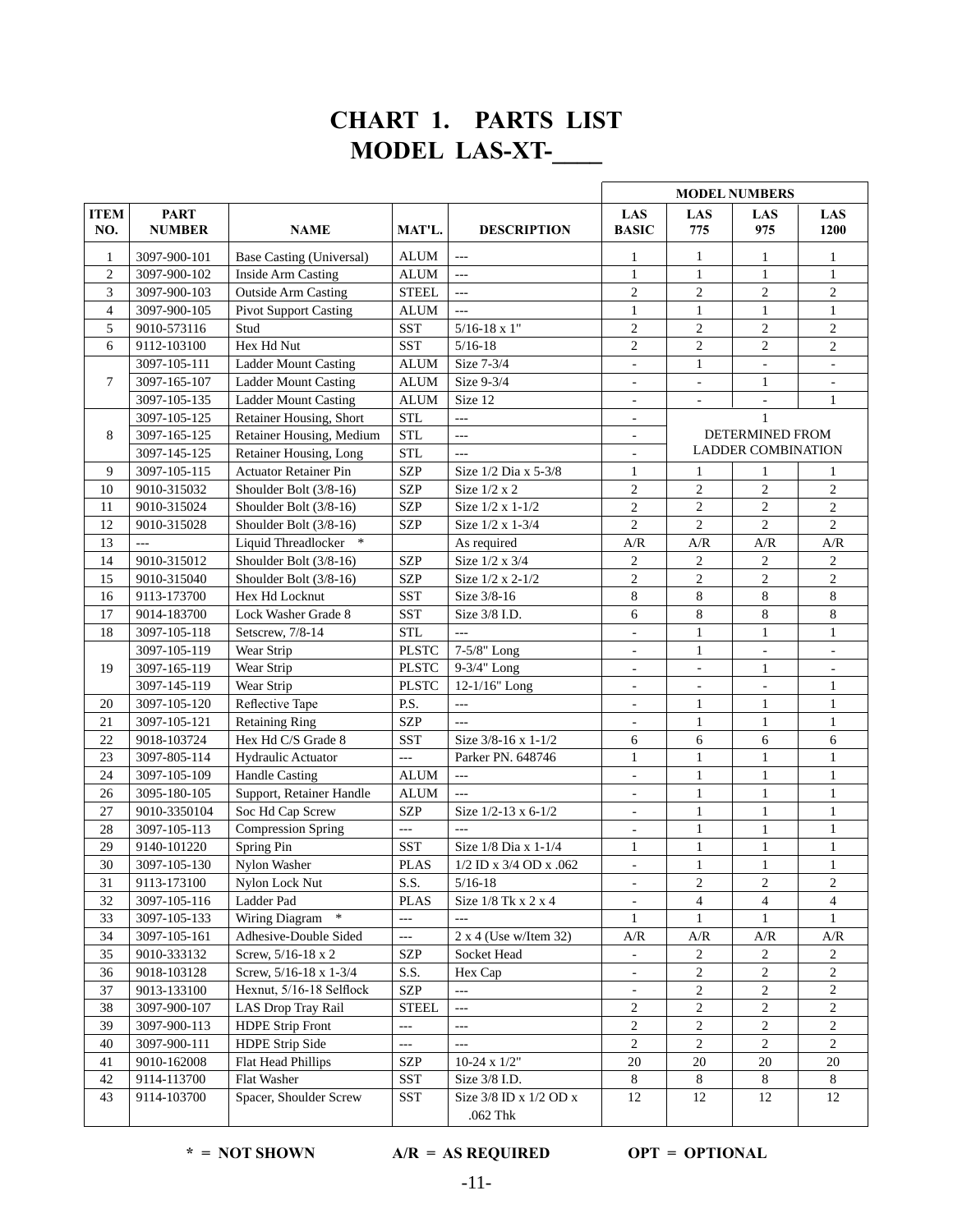# **CHART 1. PARTS LIST (continued) MODEL LAS-XT-\_\_\_\_**

|                    |                              |                                       |                |                           | <b>MODEL NUMBERS</b>       |                       |                |                          |  |
|--------------------|------------------------------|---------------------------------------|----------------|---------------------------|----------------------------|-----------------------|----------------|--------------------------|--|
| <b>ITEM</b><br>NO. | <b>PART</b><br><b>NUMBER</b> | <b>NAME</b>                           | MAT'L.         | <b>DESCRIPTION</b>        | <b>LAS</b><br><b>BASIC</b> | <b>LAS</b><br>775     | LAS<br>975     | LAS<br>1200              |  |
| 44                 | 3097-500-156                 | $\ast$<br>Switch                      | $---$          |                           | 1                          | 1                     | 1              | $\mathbf{1}$             |  |
| 45                 | 3097-105-145                 | Boot, Toggle Switch                   | $\overline{a}$ | $\sim$                    | $\overline{c}$             | $\overline{2}$        | $\overline{c}$ | $\boldsymbol{2}$         |  |
| 46                 | 9110-453720                  | Hex Hd Bolt 1/16 Hold                 | <b>SST</b>     | $3/8 - 16 \times 1 - 1/4$ | $\mathbf{1}$               | 1                     | $\mathbf{1}$   | $\mathbf{1}$             |  |
| 47                 | 9018-453732                  | Hex Hd Bolt 1/16 Hole                 | <b>SZP</b>     | $3/8 - 16 \times 2$       | $\mathbf{1}$               | $\mathbf{1}$          | $\mathbf{1}$   | $\mathbf{1}$             |  |
| 48                 | 3097-105-148                 | <b>Actuator Retainer Cast</b>         | <b>ALUM</b>    | $\overline{a}$            | $\mathbf{1}$               | $\mathbf{1}$          | $\mathbf{1}$   | $\mathbf{1}$             |  |
| 49                 | 3097-105-149                 | Label *<br>Scotchlite                 | P.S.           | Keep Clear of Area        | $\mathbf{1}$               | $\mathbf{1}$          | $\mathbf{1}$   | $\mathbf{1}$             |  |
| 50                 | 9014-353700                  | Spher Washer (set $= 2$ Pcs.)         | <b>STL</b>     | Size 3/8, Blk-Oxide       | $\mathbf{1}$               | $\mathbf{1}$          | $\mathbf{1}$   | $\mathbf{1}$             |  |
| 51                 | 3098-400-109                 | <b>Actuator Spacer</b>                | <b>STL</b>     | $\cdots$                  | $\overline{4}$             | $\overline{4}$        | $\overline{4}$ | $\overline{\mathcal{L}}$ |  |
| 53                 | 3097-105-153                 | Safety Wire - 8" Lg.                  | <b>SST</b>     | .032ø 302/304 Wire        | $\mathbf{1}$               | $\mathbf{1}$          | $\mathbf{1}$   | $\mathbf{1}$             |  |
| 54                 | 3097-900-125                 | Drop Tray Assembly                    | <b>ALUM</b>    | 23-1/4" Long              | $\mathbf{1}$               | $\mathbf{1}$          | $\mathbf{1}$   | $\mathbf{1}$             |  |
| 55                 | 3097-900-115                 | Lift Block                            | ALUM           | $\ldots$ .                | $\mathbf{1}$               | $\mathbf{1}$          | $\mathbf{1}$   | $\mathbf{1}$             |  |
| 56                 | 3097-870-000                 | Flashing Light Kit<br>$\ast$          | $\overline{a}$ | $\cdots$                  | $\mathbf{1}$               | $\mathbf{1}$          | $\mathbf{1}$   | $\mathbf{1}$             |  |
| 57                 | 3097-105-157                 | <b>Base Spacer</b>                    | <b>ALUM</b>    | $(2$ Req'd)               | <b>OPT</b>                 | <b>OPT</b>            | <b>OPT</b>     | OPT                      |  |
| 58                 | 3097-105-158                 | Label *                               | P.S.           | Vibration Warning         | 1                          | 1                     | 1              | 1                        |  |
| 59                 | 9015-102536                  | <b>Hexhead Bolt</b>                   | <b>SZP</b>     | $1/4 - 20$ x 2.25" Gr. 5  | $\overline{c}$             | $\overline{c}$        | $\overline{c}$ | $\boldsymbol{2}$         |  |
| 60                 | 3097-105-160                 | Wear Strip, Ret. Handle               | $ -$           | $---$                     | $\overline{\phantom{a}}$   | $\mathbf{1}$          | $\mathbf{1}$   | $\mathbf{1}$             |  |
| 61                 | 9110-103720                  | Hex Cap Screw                         | S.S.           | $3/8 - 16 \times 1 - 1/4$ | $\overline{2}$             | $\overline{2}$        | $\overline{c}$ | $\overline{c}$           |  |
| 62                 | 3097-105-162                 | Label *                               | P.S.           | "To Prevent Wear"         | $\mathbf{1}$               | $\mathbf{1}$          | $\mathbf{1}$   | $\mathbf{1}$             |  |
| 63                 | 3097-105-163                 | Tag, "Factory Set"                    | <b>PAPER</b>   | $---$                     | ä,                         | $\mathbf{1}$          | $\mathbf{1}$   | $\mathbf{1}$             |  |
| 69                 | 9014-112500                  | Flat Washer                           | <b>ZPS</b>     | 1/4"                      | 10                         | 10                    | 10             | 10                       |  |
| 70                 | 3097-870-101                 | NFPA Switch Spacer                    | $-$            | $\ldots$ .                | $\mathbf{1}$               | $\mathbf{1}$          | $\mathbf{1}$   | $\mathbf{1}$             |  |
| 71                 | 3098-105-164                 | NFPA Switch Bracket                   | $-$            | $\overline{a}$            | $\mathbf{1}$               | $\mathbf{1}$          | $\mathbf{1}$   | $\mathbf{1}$             |  |
| 72                 | 9013-172500                  | $1/4-20$ Nylock Nut                   |                |                           | $\mathfrak{2}$             | $\overline{c}$        | $\overline{c}$ | $\overline{c}$           |  |
| 73                 | 3097-900-117                 | LAS Drop Rail Stop                    |                |                           | $\overline{c}$             | $\overline{c}$        | $\overline{c}$ | 2                        |  |
| 74                 | 9010-102520                  | 1/4-20 x 1-1/4" Hex Hd SZP            |                |                           | $\overline{4}$             | $\overline{4}$        | 4              | 4                        |  |
| 75                 | 9014-202500                  | 1/4-20 Lock Washer                    |                |                           | 5                          | 5                     | 5              | 5                        |  |
| 76                 | 3097-900-123                 | Pully 2" Granger P/N 5RTE4            |                |                           | $\mathbf{1}$               | $\mathbf{1}$          | $\mathbf{1}$   | $\mathbf{1}$             |  |
| 77                 | 3097-900-119                 | Cable Keeper                          |                |                           | $\mathbf{1}$               | $\mathbf{1}$          | $\mathbf{1}$   | $\mathbf{1}$             |  |
| 78                 | 3097-900-121                 | Pully Cable Assembly                  |                |                           | $\mathbf{1}$               | $\mathbf{1}$          | $\mathbf{1}$   | $\mathbf{1}$             |  |
| 79                 | 9010-315024                  | Shoulder Bolt (3/8-16)                |                |                           | $\mathbf{1}$               | $\mathbf{1}$          | $\mathbf{1}$   | $\mathbf{1}$             |  |
|                    |                              | SZP Size $1/2$ x 1-1/2Hex             |                |                           |                            |                       |                |                          |  |
| 80                 | 9013-173701                  | Hex Hd Low Pro. Locknut<br><b>SST</b> |                | $3/8 - 16$                | $\mathbf{1}$               | $\mathbf{1}$          | $\mathbf{1}$   | $\mathbf{1}$             |  |
| 81                 | 9010-102512                  | Screw, 1/4-20 x 3/4" SZP              |                |                           | $\overline{2}$             | $\overline{2}$        | $\overline{2}$ | $\overline{2}$           |  |
|                    |                              | Hex Cap                               |                |                           |                            |                       |                |                          |  |
| 82                 | 9014-205000                  | 1/2" Lockwasher                       |                |                           | $\overline{c}$             | $\overline{c}$        | 2              | 2                        |  |
| 83                 | 9014-115000                  | 1/2" Flat Washer                      |                |                           | $\mathbf{1}$               | $\mathbf{1}$          | $\mathbf{1}$   | $\mathbf{1}$             |  |
| 84                 | 9018-115100                  | $1/2-20$ Nut, Grade 8                 |                |                           | 2                          | 2                     | 2              | 2                        |  |
| 85                 | 9014-203700                  | 3/8" Lockwasher                       |                |                           | $\mathfrak{2}$             | $\overline{c}$        | $\overline{c}$ | $\overline{c}$           |  |
| 86                 | 9014-113700                  | 3/8" Flat Washer                      |                |                           | $\mathfrak{Z}$             | 3                     | 3              | 3                        |  |
| 87                 | 9015-113800                  | $3/8 - 24$ Nut                        |                |                           | $\overline{2}$             | $\overline{c}$        | $\overline{c}$ | $\overline{2}$           |  |
| 88                 | 9010-222012                  | Screw, 10-32 x 3/4"                   |                |                           | $\mathfrak{2}$             | $\overline{c}$        | $\overline{c}$ | $\overline{c}$           |  |
| 89                 | 9080-003116                  | Clevis Pin $5/16 \times 1$            |                |                           | $\mathbf{1}$               | $\mathbf{1}$          | $\mathbf{1}$   | $\mathbf{1}$             |  |
| 90                 | 9014-113100                  | 5/16 Flat Washer                      |                |                           | 1                          | $\mathbf{1}$          | $\mathbf{1}$   | $\mathbf{1}$             |  |
| 91                 | 9170-101216                  | 1/8" Cotter Pin                       |                |                           | $\mathfrak{2}$             | $\overline{c}$        | $\overline{c}$ | $\overline{c}$           |  |
| 92                 | 9080-003716                  | Clevis Pin 3/8 x 1                    |                |                           | $\mathbf{1}$               | $\mathbf{1}$          | $\mathbf{1}$   | $\mathbf{1}$             |  |
| 93                 | 1027-105-133                 | Cylinder Stop, Red, 5/16-18           |                |                           | $\overline{c}$             | $\overline{c}$        | $\overline{c}$ | $\overline{c}$           |  |
| 94                 | 3097-500-157                 | On/Off Switch                         |                |                           | 1                          | 1                     | 1              | 1                        |  |
| 95                 | 3098-400-115                 | Fwd/Rev Relay                         |                |                           | $\mathbf{1}$               | 1                     | 1              | $\mathbf{1}$             |  |
| 96                 | 3098-400-117                 | <b>Relay Cover</b>                    |                |                           | $\mathbf{1}$               | 1                     | 1              | $\mathbf{1}$             |  |
|                    |                              | $* = NOT SHOWN$                       |                | $A/R = AS REQUIRED$       |                            | <b>OPT = OPTIONAL</b> |                |                          |  |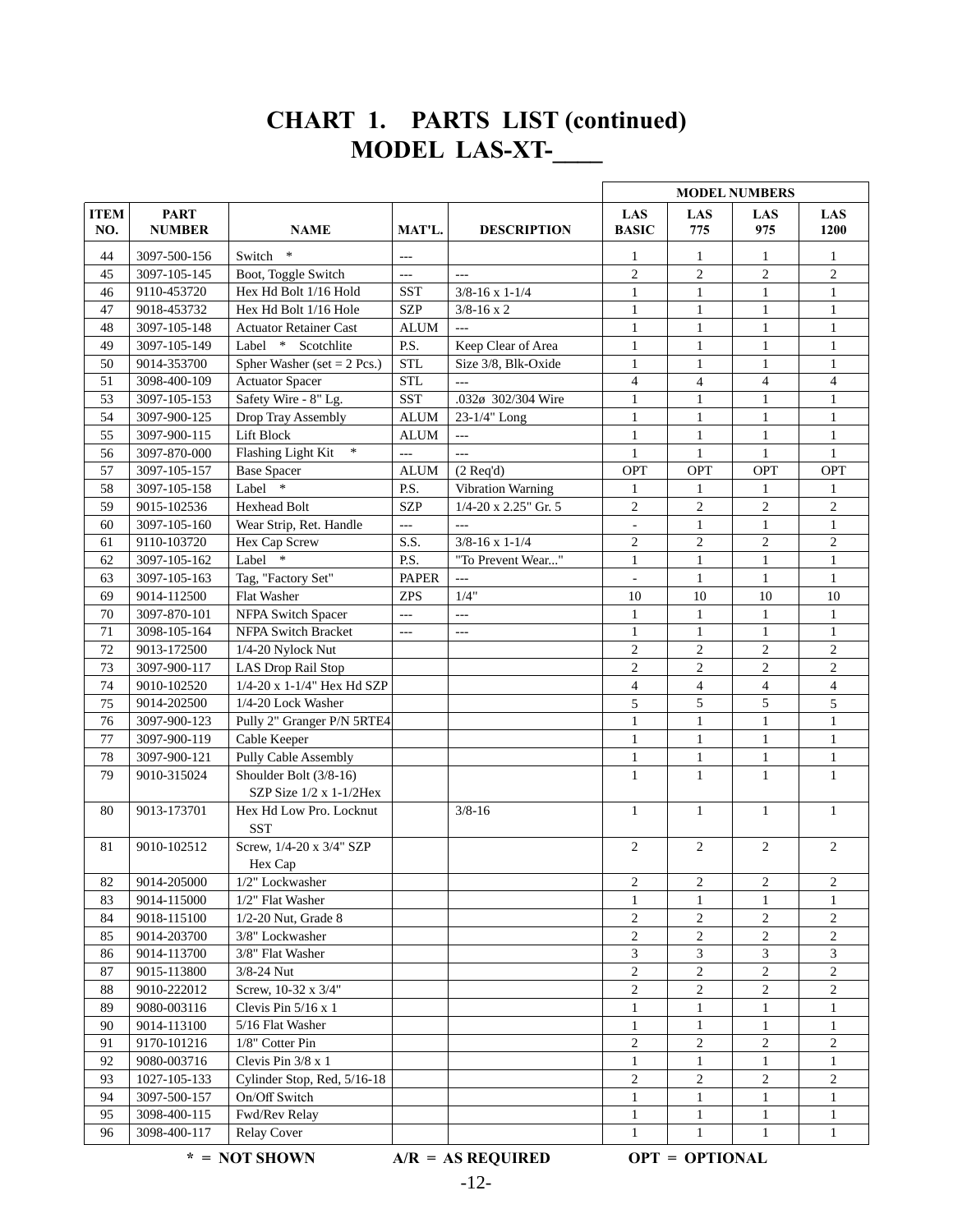

**FIGURE 1. MODEL LAS-XT-\_\_\_\_ STANDARD MODEL SHOWN WITH OPTIONAL SPACER BLOCKS UNDER BASE CASTING** SEE CHART 2 FOR COMBINATION NO.'S REQUIRING SPACER BLOCKS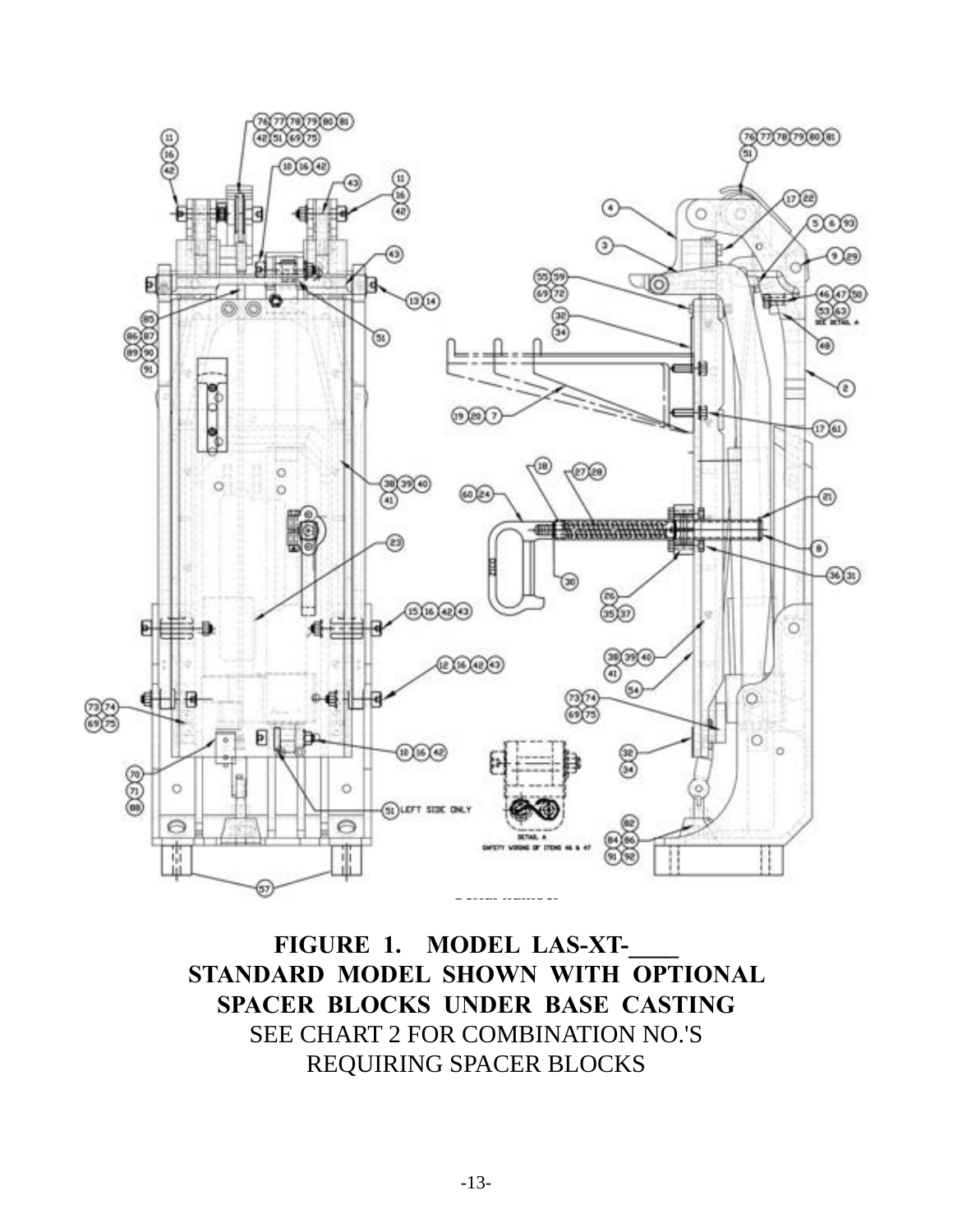# **CHART 2. COMBINATION NUMBERS FOR LAS SYSTEMS**

| <b>EXTENSION</b><br><b>LADDER</b>                                                                                                                    | ROOF LADDER | <b>Alco Lite</b> | ALP-1008'-20'<br>PRL 8' - 20' | ALP-F-4158'-20"<br>$-20^{\circ}$<br>FRL8' | ALP-015 12'-28"<br>TRL 12' - 28'                                                                                                                                                                                                          | <b>Duo Safety</b> | Y.G.R. 10'-20'           | 775 10'-14'    | 875 16'-20"    | 1275 25'-30"      | 575C 10'-25'      | 575C 30'                |
|------------------------------------------------------------------------------------------------------------------------------------------------------|-------------|------------------|-------------------------------|-------------------------------------------|-------------------------------------------------------------------------------------------------------------------------------------------------------------------------------------------------------------------------------------------|-------------------|--------------------------|----------------|----------------|-------------------|-------------------|-------------------------|
| <b>Alco Lite 2 Section</b>                                                                                                                           |             |                  |                               |                                           |                                                                                                                                                                                                                                           |                   |                          |                |                |                   |                   |                         |
| TEL 20' - 35'<br>ALP-020 20'-35'                                                                                                                     |             |                  | 1                             | 2                                         | 3                                                                                                                                                                                                                                         |                   | $4^{(1)}$                | 5              | 6              | 7                 | $8^{(1)}$         | $9^{(1)}$               |
| PEL $12 - 24$<br>ALP-200-12'-24'                                                                                                                     |             |                  | 10                            | 11                                        | 12                                                                                                                                                                                                                                        |                   | 13                       | 14             | 15             | 16                | 17                | 18                      |
| PEL 28' - 35'<br>ALP-200 28'-35'                                                                                                                     |             |                  | 19                            | 20                                        | 21                                                                                                                                                                                                                                        |                   | 22                       | 23             | 24             | 25                | 26                | 27                      |
| FEL 12' - 35'<br>ALP-F-420 12'-35'                                                                                                                   |             |                  | 28                            | 29                                        | 30                                                                                                                                                                                                                                        |                   | 31                       | 32             | 33             | 34                | $35^{(1)}$        | $(3)36^{(1)}$           |
| <b>Alco Lite 3 Section</b>                                                                                                                           |             |                  |                               |                                           |                                                                                                                                                                                                                                           |                   |                          |                |                |                   |                   |                         |
| TEL3 24' - 35'<br>ALP-030 24'-35'                                                                                                                    |             |                  | $37^{(1)}$                    | $38^{(1)}$                                | $39^{(1)}$                                                                                                                                                                                                                                |                   | $40^{(1)}$               | $41^{(1)}$     | $42^{(1)}$     | $43^{(1)}$        | $(3)44^{(1)}$     | 45                      |
| ALP-030N 24'-35'                                                                                                                                     |             |                  | $46^{(1)}$                    | $47^{(1)}$                                | $48^{(1)}$                                                                                                                                                                                                                                |                   | $49^{(1)}$               | $50^{(1)}$     | $51^{(1)}$     | $52^{(1)}$        | $(3)53^{(1)}$     | 54                      |
| PEL3 24'<br>ALP-300 24'                                                                                                                              |             |                  | 55                            | 56                                        | 57                                                                                                                                                                                                                                        |                   | 58                       | 59             | 60             | 61                | 62                | $^{(3)}63$              |
| PEL3 28' - 35'<br>ALP-300 28"-35'                                                                                                                    |             |                  | 64                            | 65                                        | 66                                                                                                                                                                                                                                        |                   | 67                       | 68             | 69             | 70                | 71                | (3)72                   |
| FEL3 28' - 35'<br>ALP-F-430 28'-39'                                                                                                                  |             |                  | 73                            | 74                                        | 75                                                                                                                                                                                                                                        |                   | 76                       | 77             | 78             | 79                | $^{(3)}80$        | 81                      |
| <b>Duo Safety 2 Section</b>                                                                                                                          |             |                  |                               |                                           |                                                                                                                                                                                                                                           |                   |                          |                |                |                   |                   |                         |
| Y.G.E.-2 16'-35'                                                                                                                                     |             |                  | $82^{(1)}$                    | $83^{(1)}$                                | $84^{(1)}$                                                                                                                                                                                                                                |                   | $85^{(1)}$               | $86^{(1)}$     | $87^{(1)}$     | $88^{(1)}$        | $89^{(1)}$        | $90^{(1)}$              |
| 900 20'-24'                                                                                                                                          |             |                  | 91                            | 92                                        | 93                                                                                                                                                                                                                                        |                   | 94                       | 95             | 96             | 97                | $98^{(1)}$        | $99^{(1)}$              |
| 1200 28'-35'                                                                                                                                         |             |                  | $100^{(1)}$                   | $101^{(1)}$                               | $102^{(1)}$                                                                                                                                                                                                                               |                   | $103^{(1)}$              | $104^{(1)}$    | $105^{(1)}$    | $106^{(1)}$       | $107^{(1)}$       | $108^{(1)}$             |
| 500-C 14'-24'                                                                                                                                        |             |                  | $109^{(1)}$                   | $110^{(1)}$                               | $111^{(1)}$                                                                                                                                                                                                                               |                   | $112^{(1)}$              | $113^{(1)}$    | $114^{(1)}$    | $115^{(1)}$       | $116^{(1)}_{(2)}$ | $117^{(1)}_{(2)}$       |
| 500-C 28'-35'                                                                                                                                        |             |                  | $118^{(1)}$                   | $119_{(2)}^{(1)}$                         | $120^{(1)}$                                                                                                                                                                                                                               |                   | $121^{(1)}_{(2)}$        | $122^{(1)}$    | $123^{(1)}$    | $124^{(1)}$       | $125^{(1)}$       | $^{(3)}126^{(1)}_{(2)}$ |
| <b>Duo Safety 3 Section</b>                                                                                                                          |             |                  |                               |                                           |                                                                                                                                                                                                                                           |                   |                          |                |                |                   |                   |                         |
| Y.G.E.-3 28'-35'                                                                                                                                     |             |                  | $127^{(1)}$                   | $(3)128$ <sup>(1)</sup>                   | $(3)129^{(1)}$                                                                                                                                                                                                                            |                   | $(3)$ 130 <sup>(1)</sup> | $131^{(1)}$    | $(3)132^{(1)}$ | $(3)$ 1 3 3 $(1)$ | 134               | 135                     |
| 925 22'-26'                                                                                                                                          |             |                  | 136                           | 137                                       | 138                                                                                                                                                                                                                                       |                   | 139                      | 140            | 141            | 142               | 143               | (3)144                  |
| 1225 28'-35'                                                                                                                                         |             |                  | 145                           | 146                                       | 147                                                                                                                                                                                                                                       |                   | 148                      | 149            | 150            | 151               | (3)152            | 153                     |
| 525C 28'-35'                                                                                                                                         |             |                  | $(3)154^{(1)}$                | 155                                       | 156                                                                                                                                                                                                                                       |                   | $(3)$ 157 $(1)$          | $(3)158^{(1)}$ | $(3)159^{(1)}$ | 160               | 161               | 162                     |
| NO LADDERS WITH POLES AND NO LADDERS OVER 35' (UNLESS SPECIAL ORDER WITH APPROVAL)<br>WEIGHT OF LADDERS AND/OR HARD SLEEVE MAY NOT EXCEED 300 POUNDS |             |                  |                               |                                           | <sup>(1)</sup> USE 27" LONG CHANNEL AND 3097-250-000 SPACER SET UNDER BASE CASTING<br><sup>(2)</sup> EXTENSION LADDER WEIGHT RESTS ON ROOF LADDER<br><sup>(3)</sup> USE 1" SPACER (3097-105-136) BETWEEN LADDER MOUNT CASTING AND CHANNEL |                   |                          |                |                |                   |                   |                         |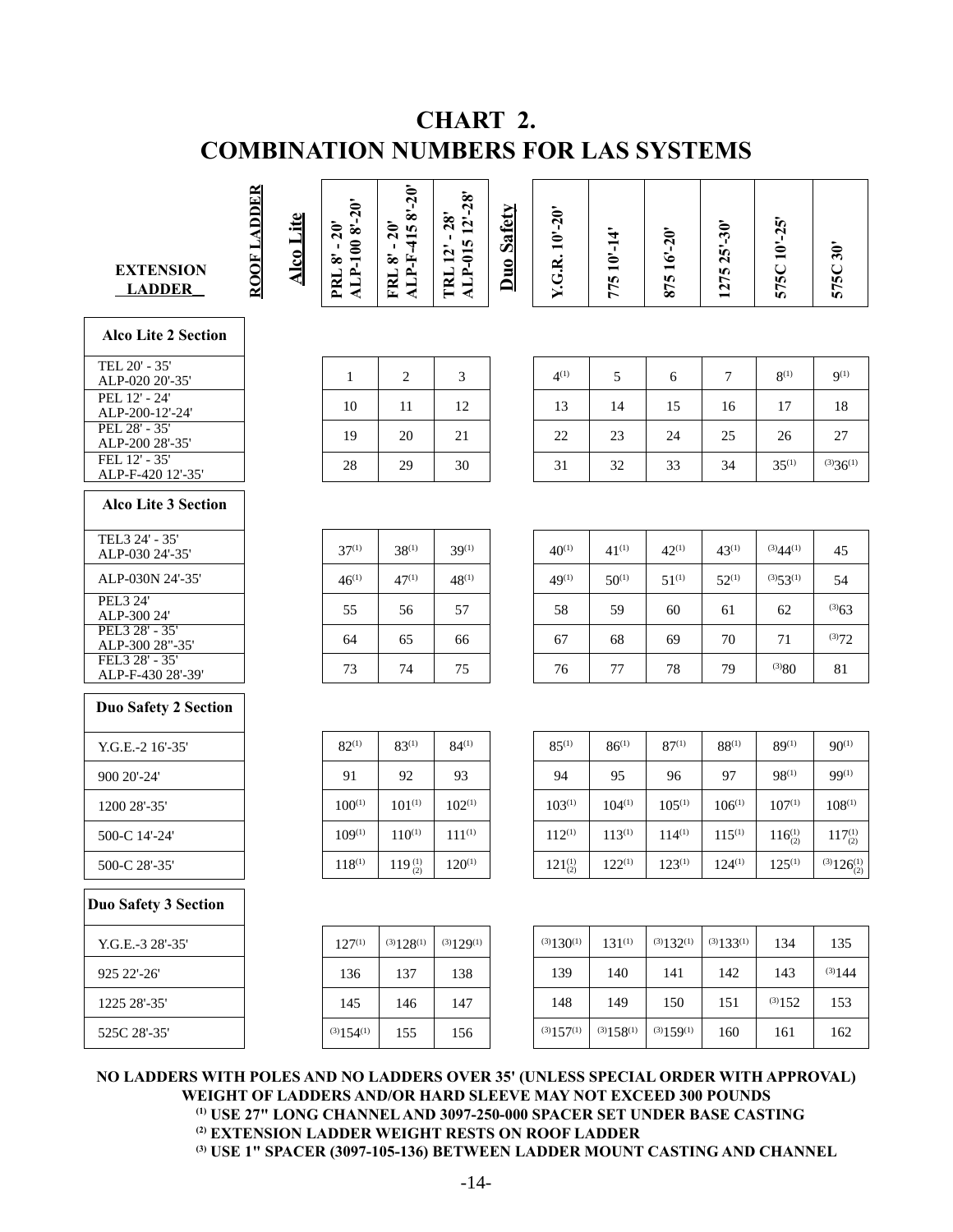

**FIGURE 2. SIDE VIEW MODEL LAS-XT-\_\_\_\_**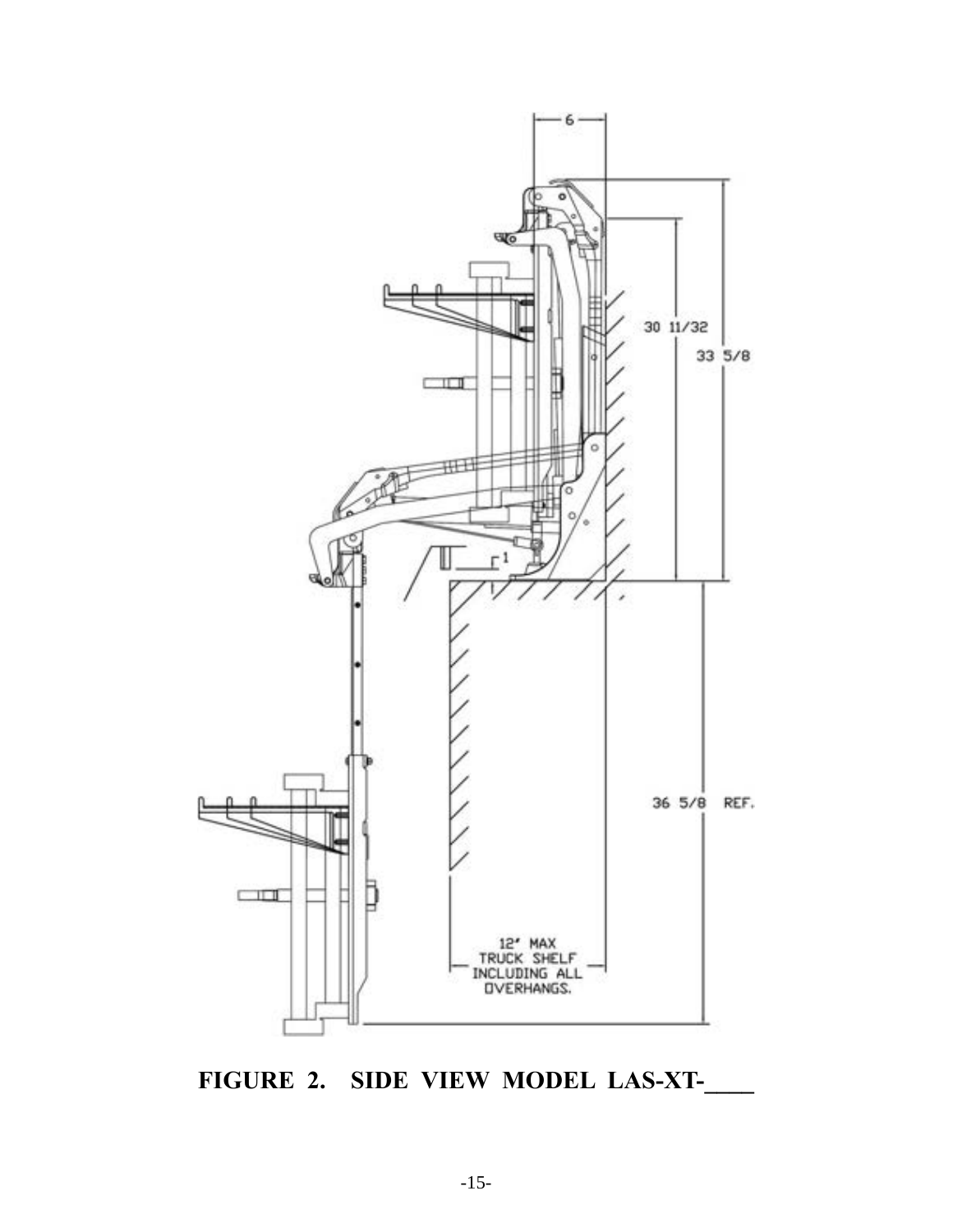

## **FIGURE 3. COMMON INSTALLATION USING STIFFENING/BACKING PLATE**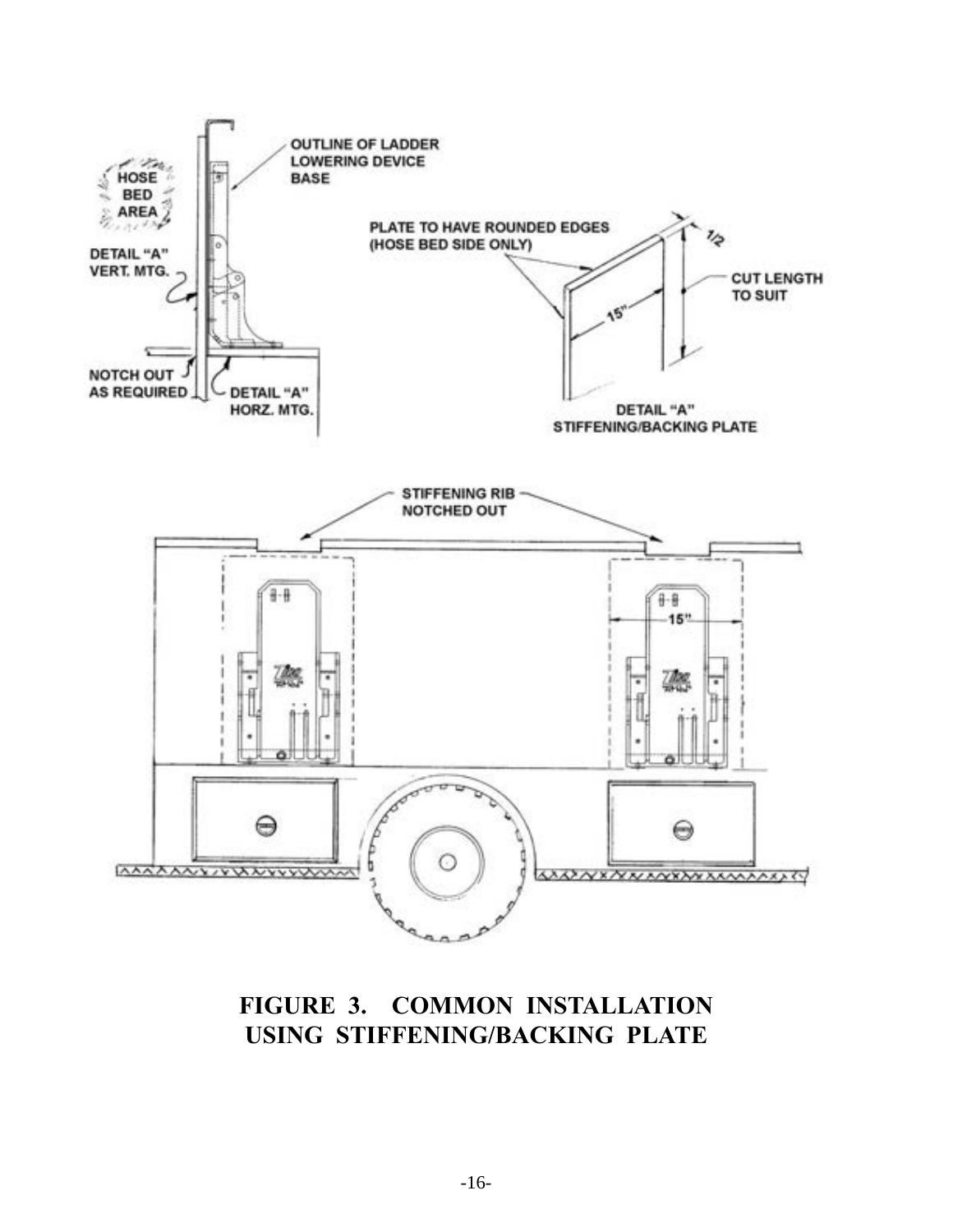

|                          | MOTOR REVERSING RELAY MODULE<br>LOGIC | LAS-XT-XXX<br>ZICD/CDLE-HERSEE         |                             |
|--------------------------|---------------------------------------|----------------------------------------|-----------------------------|
| UP-DWN<br>SVITCH<br>MODE | REY MODU<br>INPUT                     | RLY MODL<br>DUTPUT<br>COMMAND POLARITY | <b>ACTUATOR</b><br>POLARITY |
| UP                       | T4 (+12V)<br>TO<br>T <sub>5</sub>     | MI POS<br>M3 NEG                       | BLUE PDS<br>GREEN NEG       |
| <b>DOWN</b>              | T4 (+12V)<br>TO<br>T6                 | M1 NEG<br><b>209 EM</b>                | BLUE NEG<br>GREEN POS       |

SHOWN W/ TYPICAL WIRE COLOR AND GAUGE

**FIGURE 4. ELECTRICAL SYSTEM SHOWN WITH OPTIONAL AUDIO/VISUAL ALARM WITH RELAY AND OPTIONAL DOOR INTERLOCK CIRCUIT**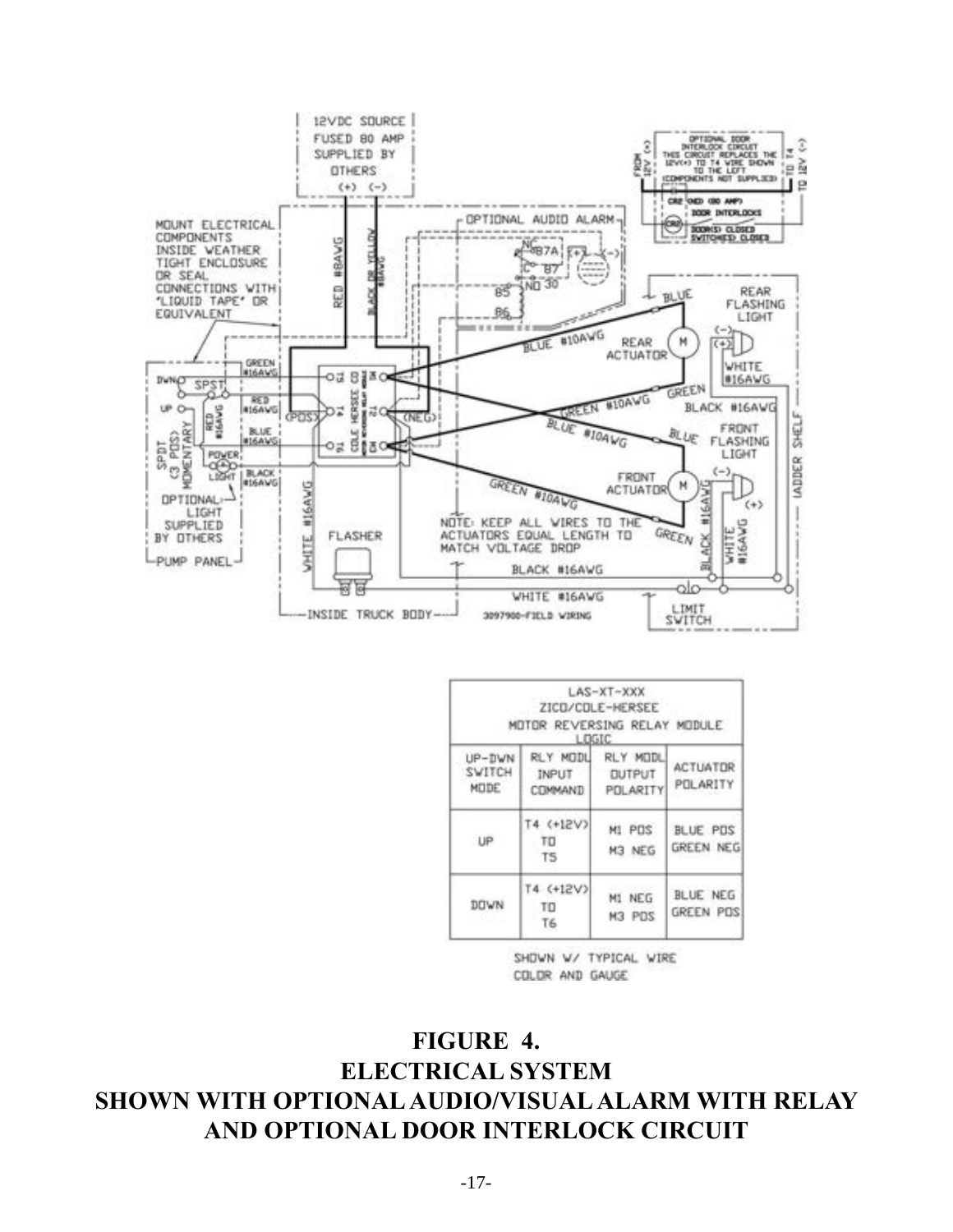



**FIGURE 5. FRONT VIEW OF LAS SYSTEM**

# **NOTE EQUAL NUMBER OF RUNGS TO LEFT (A) AND RIGHT (B) OF DEVICE**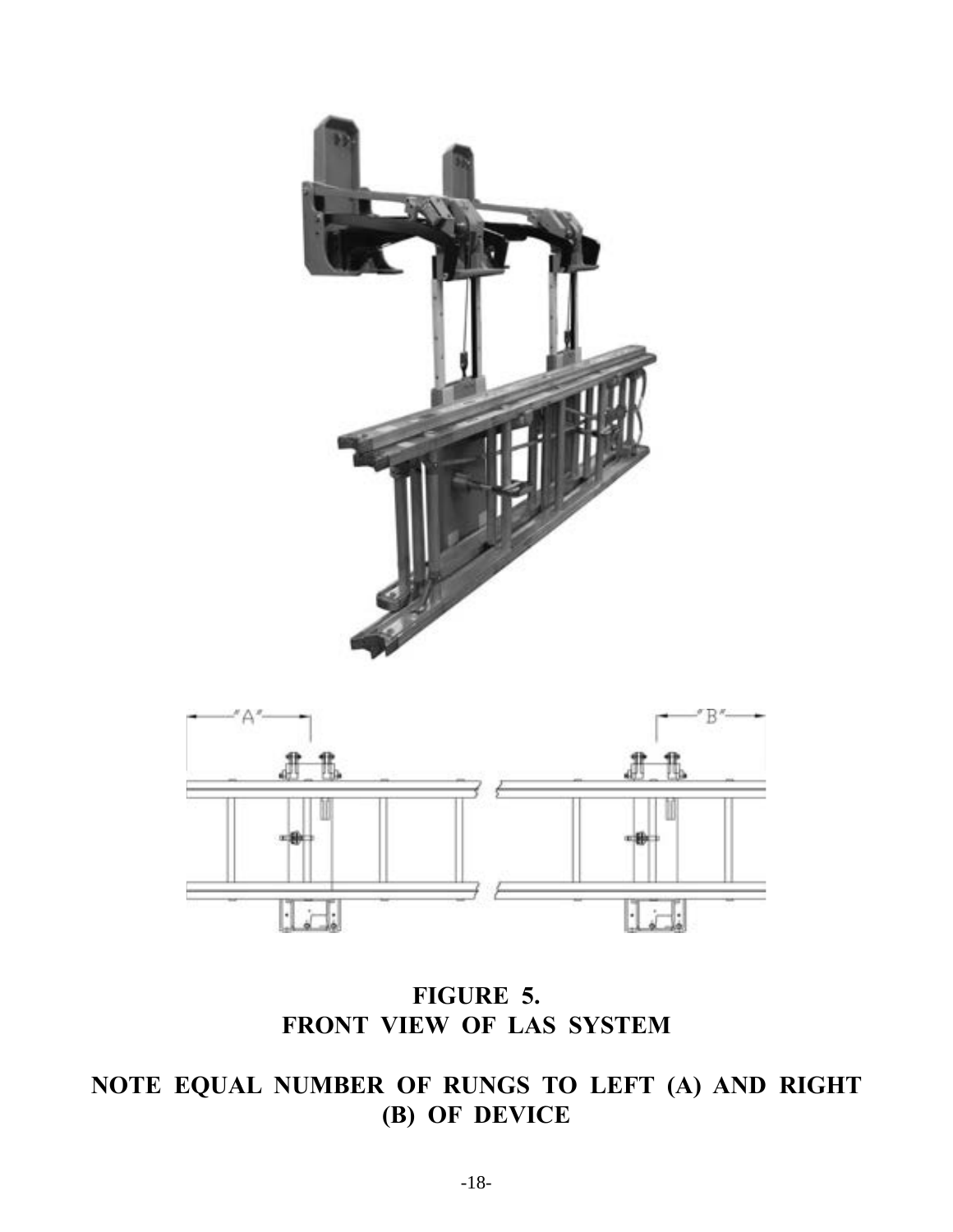

**FIGURE 6. MODEL HHS-XT-2 HARD SLEEVE SYSTEM**

## **CHART 2. MODEL HSS-XT-2 PARTS LIST**

| <b>ITEM</b>     | <b>PART NUMBER</b> | <b>DESCRIPTION</b>                      | $HSS-XT-2$                  |
|-----------------|--------------------|-----------------------------------------|-----------------------------|
| H1              | 3097-155-101       | Hose Tray, 112" Long                    | $\mathcal{D}_{\mathcal{L}}$ |
| H <sub>3</sub>  | 3097-150-103       | <b>Hose Tray Support Casting</b>        | 4                           |
| H <sub>8</sub>  | 3097-150-108       | Hose Tray Retainer                      | 4                           |
| H <sub>9</sub>  | 3090-000-120       | <b>Compression Spring</b>               | 8                           |
| H12             | 9010-103722        | Hex Head Bolt, 3/8-16 x 1-3/8"          | 8                           |
| H <sub>13</sub> | 9014-203700        | Lock Washer, 3/8 I.D.                   | 8                           |
| H <sub>14</sub> | 9110-503128        | Button Head Cap Screw, 5/16-18 x 1-3/4" | 8                           |
| H <sub>15</sub> | 9113-103100        | Hex Head Lock Nut, 5/16-18              | 8                           |
| H <sub>16</sub> | 3099-738-000       | Utility Mounting Strap # UMVS-1625-10   | 4                           |
| H <sub>17</sub> | 3099-000-113       | Footman's Loop, 2" X CPFL000003         | 8                           |
| H <sub>18</sub> | 9010-232512        | Round Head Screw, 1/4-20 x 3/4"         | 8                           |
| H <sub>19</sub> | 9014-205500        | Lock Washer, 1/4" I.D.                  | 8                           |
| H <sub>20</sub> | 9012-102500        | Hex Head Nut, $1/4-20$                  | 8                           |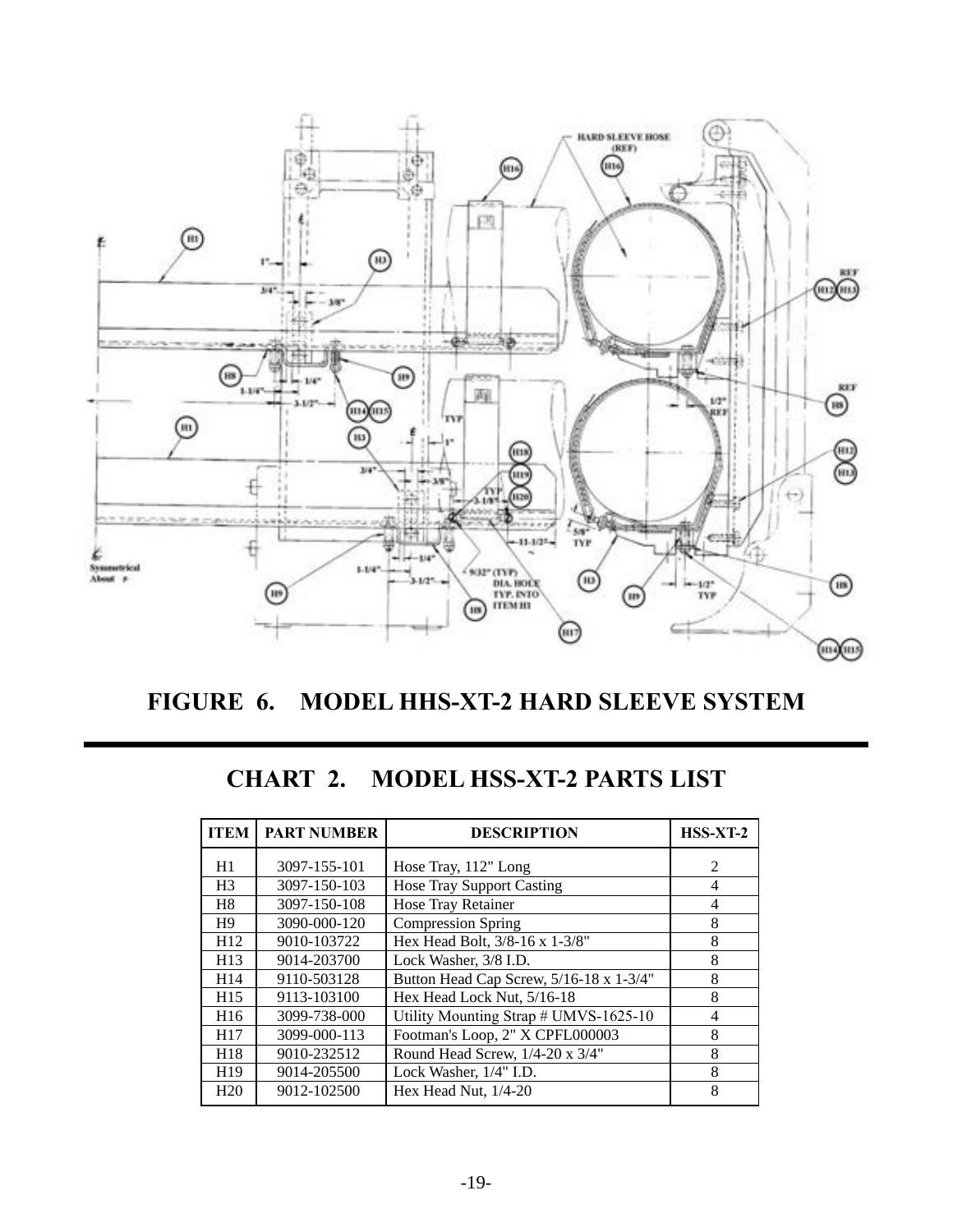

**FIGURE 7. HARD SLEEVE TRAY MOUNTED ON LAS-XT-\_\_\_ SYSTEM. REQUIRES LAS-FLB SET**

**(1) H12 AND H13 WOULD BOLT THROUGH CHANNEL AND INTO HOSE RAY SUPPORT CASTING (H3) ON THE HSS-\_\_\_ SYSTEM.**

**HSS-TMC INCLUDES: H3, H12, H13, H14 AND H15**

**HSS-TMH INCLUDES: H8, H9, H14, H15, H16, H17, H18, H19 AND H20**





**FIGURE 8. HARD SLEEVE SYSTEM LOCATION AND DRILLING INSTRUCTIONS**

DETAIL "A" **SCALE 1/2**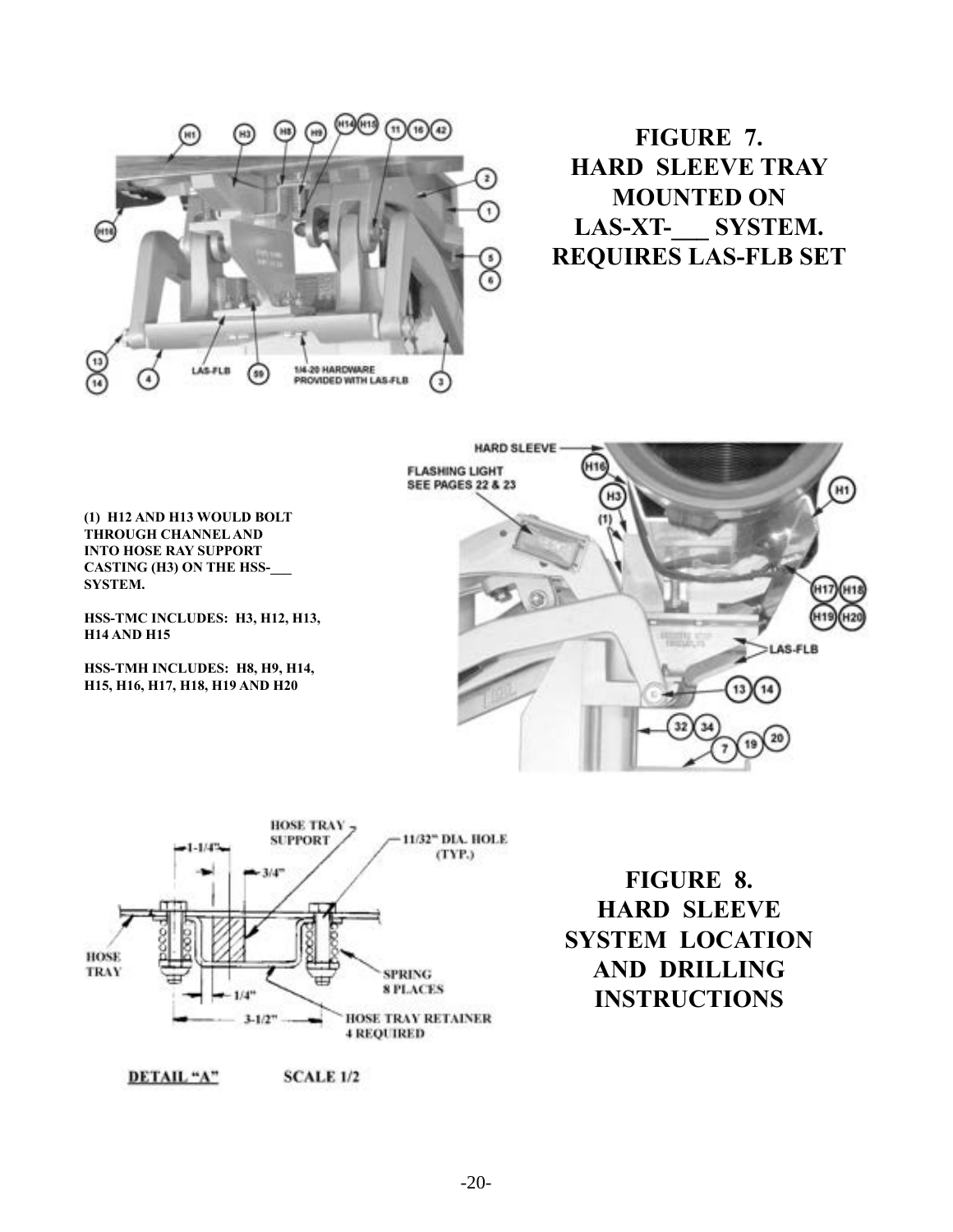

**FIGURE 9. QUIC-STRAP SYSTEM TO RETAIN HARD SLEEVE**



**FIGURE 10. HOSE TRAY SUPPORT WITH HOSE TRAY**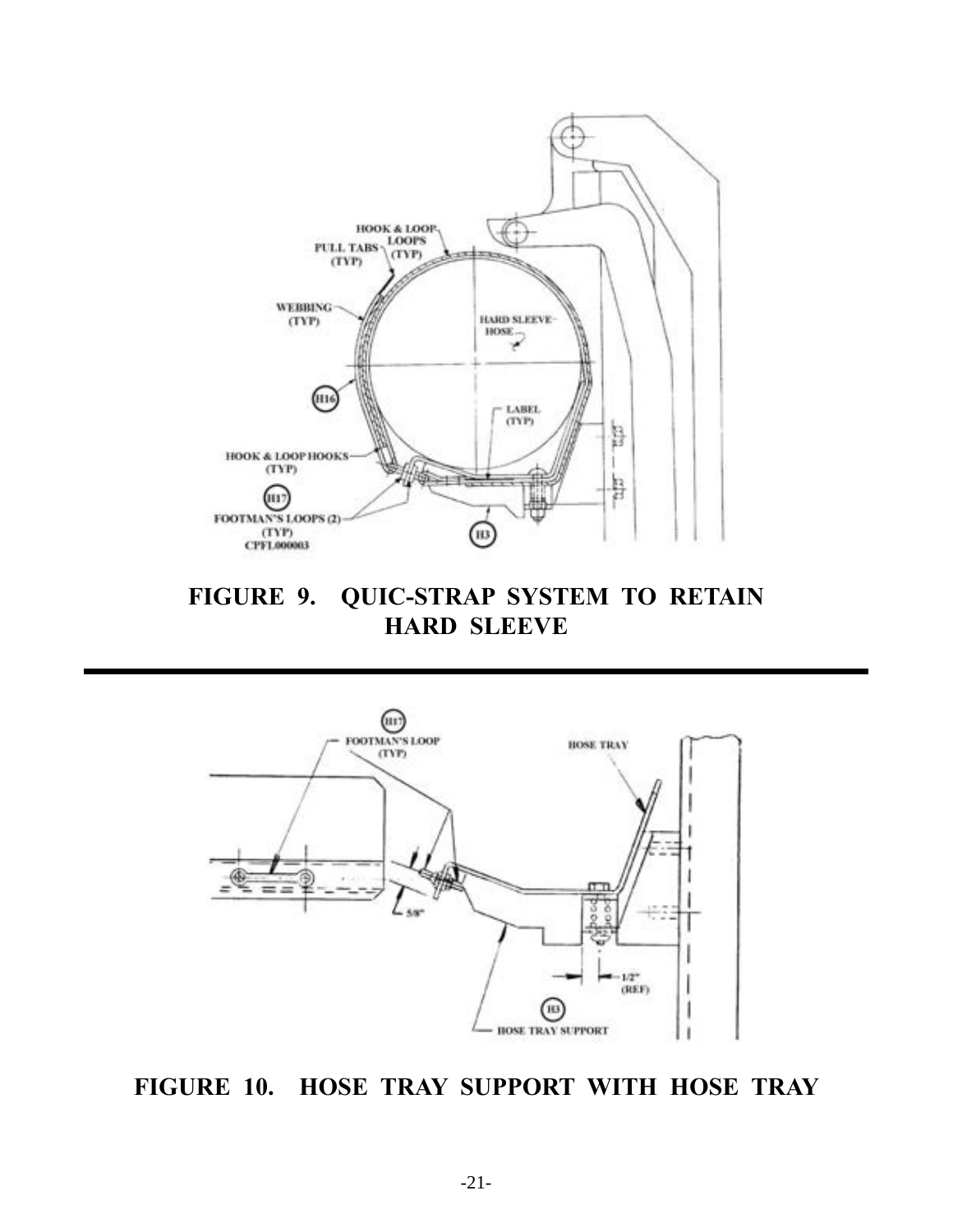

# **FIGURE 11. MODEL LAS-FLB ATTACHED TO PIVOT SUPPORT CASTING (3097-105-104) WITH MODEL HSS-TMC TRAY MOUNT CASTING FOR MOUNTING OF HARD SLEEVE**



**FIGURE 12. MODEL LAS-XT-AB ATTACHED TO LAS-XT SYSTEM**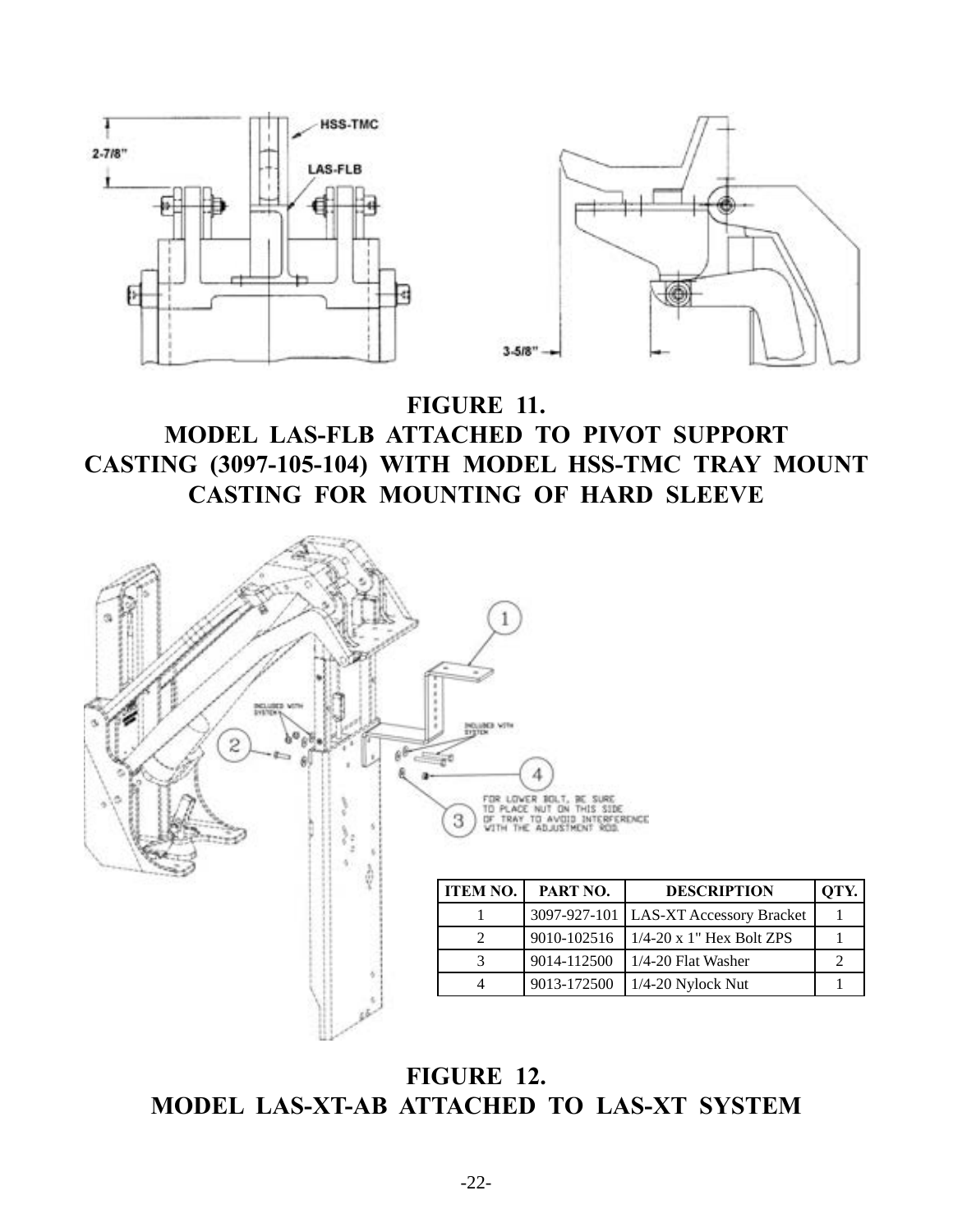



**FIGURE 13. MODELS FLB & PPMB ADDED TO LAS-XT-AB**



**FIGURE 14. BRACKETS MAY BE ATTACHED DIRECTLY TO THE INSIDE ARM CASTING (3097-700-102)**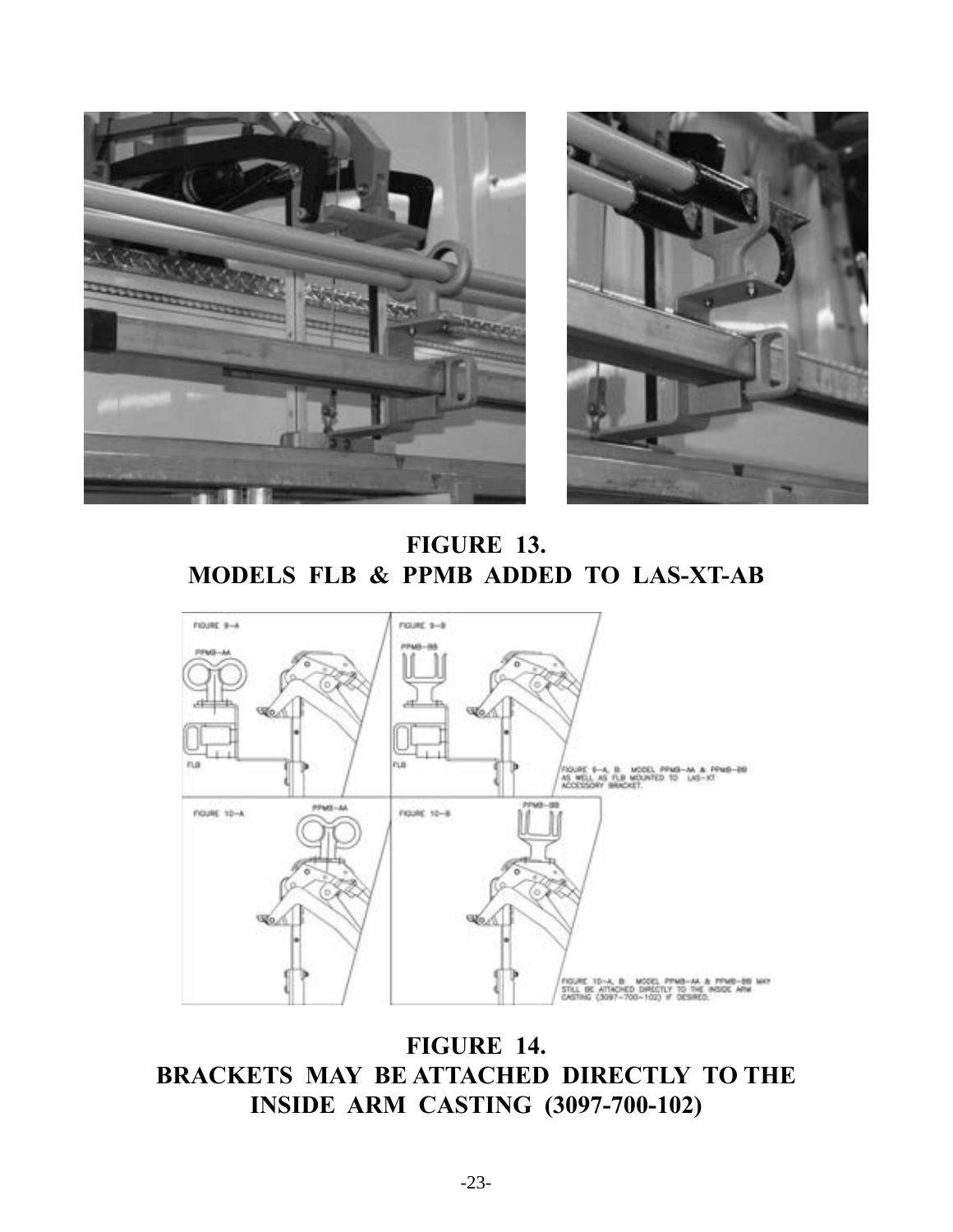

NFPA 1901-96 Standard requires flashing lights be provided, facing front and rear of apparatus. Lights must continue to flash while the device is out of the stored position.

All systems are provided with flashing lights. The audio/visual alarm will continue to be offered as an option (see Section 8000 of Zico product catalog for the audio/visual alarm).

Drilled and tapped holes to mount the light kits will be provided on QUIC-LIFT Systems shipped.



### **LIGHT KIT COMPONENTS**

| <b>MODEL</b>  | PART          | <b>DESCRIPTION</b>        | WT./KIT |
|---------------|---------------|---------------------------|---------|
| <b>NUMBER</b> | <b>NUMBER</b> |                           | IN LBS. |
| LAS-XT-FLK    | 3097-870-000  | <b>Flashing Light Kit</b> |         |



# **FIGURE 15. FLASHING LIGHT KIT MODEL LAS-FLK**

#### **Wiring System:**

- 1. One 2-conductor cable (item 15) is provided for each light (item 1).
- 2. In-line splices (item 12) are provided. Seventh splice to be connected to third wire in the limit switch (item 3). This wire may be used for indicator light in the cab.
- 3. Flasher (item 5) should be mounted in a weather-proof location and mounted in the clip (item 17) provided.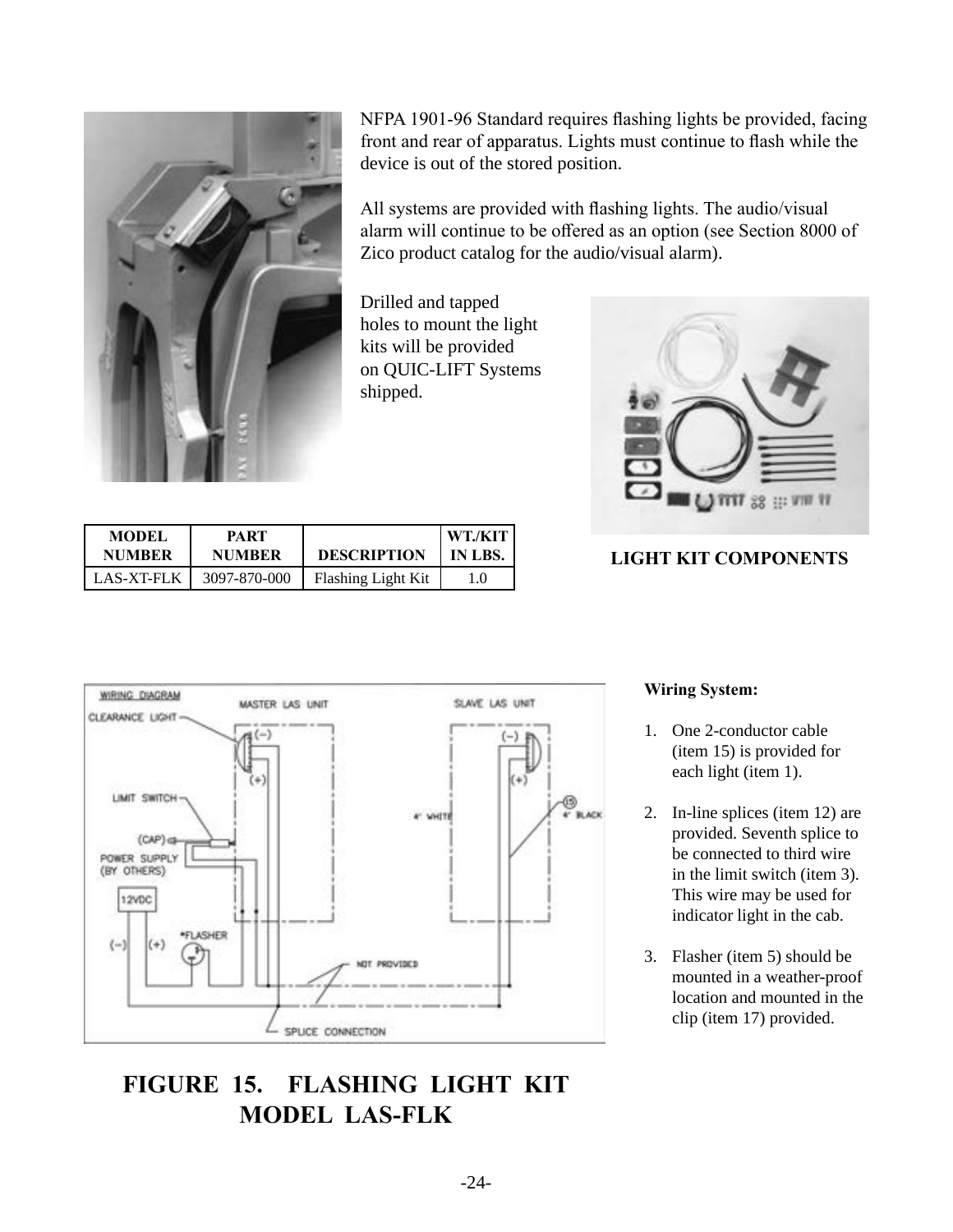| <b>ITEM</b><br>NO. | <b>PART</b><br><b>NUMBER</b> | <b>DESCRIPTION</b>                                                       | QTY.           |  |  |  |  |
|--------------------|------------------------------|--------------------------------------------------------------------------|----------------|--|--|--|--|
| 1                  | 3097-270-101                 | Clearance Light                                                          | $\mathfrak{2}$ |  |  |  |  |
| 2                  | 3097-270-103                 | Bracket, Light Mount                                                     | 2              |  |  |  |  |
| 3                  | 3097-270-105                 | Switch, Limit                                                            | 1              |  |  |  |  |
| $\overline{4}$     | 3098-105-164                 | Plate, Limit SW (Ref. Only)                                              | 1              |  |  |  |  |
| 5                  | 3097-270-109                 | Flasher                                                                  | 1              |  |  |  |  |
| 6                  | 9010-221108                  | Screw, 4-40 x 1/2 Pan Hd Phillips                                        |                |  |  |  |  |
| $\overline{7}$     | 9012-131100                  | Flex Loc Hex Nut 4-40, ZPS                                               | 10             |  |  |  |  |
| 8                  | 9010-102510                  | Screw, HH 1/4-20 x 5/8 M/S SZP                                           | $\overline{4}$ |  |  |  |  |
| 9                  | 9014-202500                  | Lockwasher, 1/4 Nom.                                                     | $\overline{4}$ |  |  |  |  |
| 10                 | 9010-221112                  | Screw, 4-40 x 3/4 Pan Hd Phillips                                        | 6              |  |  |  |  |
| 11                 | 3097-270-111                 | Cable Tie                                                                | 6              |  |  |  |  |
| 12                 | 3097-270-113                 | In Line Splice                                                           | 7              |  |  |  |  |
| 13                 | 9010-222008                  | 10-32 x 1/2" SZP Rnd Head Screw (Ref. Only)                              | $\overline{c}$ |  |  |  |  |
| 14                 | 3097-870-101                 | NFPA Switch Spacer (Ref. Only)                                           | 1              |  |  |  |  |
| 15                 | 3097-270-119                 | 16 Ga Lead Wire - Black W/Connector 4 Ft.                                | $\overline{c}$ |  |  |  |  |
| 16                 | 3097-270-120                 | 16 Ga Lead Wire - White W/Connector 4 Ft.                                | $\overline{c}$ |  |  |  |  |
| 17                 | 3075-175-105                 | Delrin Tool Clip                                                         | 1              |  |  |  |  |
| 18                 | 3097-270-121                 | Fully Ins. Female Push-On Term.; 16-14 AWG; 1/4" W;<br>(Use With Item 5) | $\mathfrak{2}$ |  |  |  |  |

# **CHART 3. PARTS LISTING FOR MODEL LAS-XT-FLK**

Please make sure all parts are accounted for prior to beginning installation.

The limit switch plate (item 4) has been pre-mounted onto one of the base castings using two #10-32 x 3/8, pan hd screw (item 13).



**\*Reflective tape is attached to each ladder mount casting in compliance with NFPA 1901-96.**

**FIGURE 16. FLASHING LIGHT KIT MODEL LAS-HA-FLK**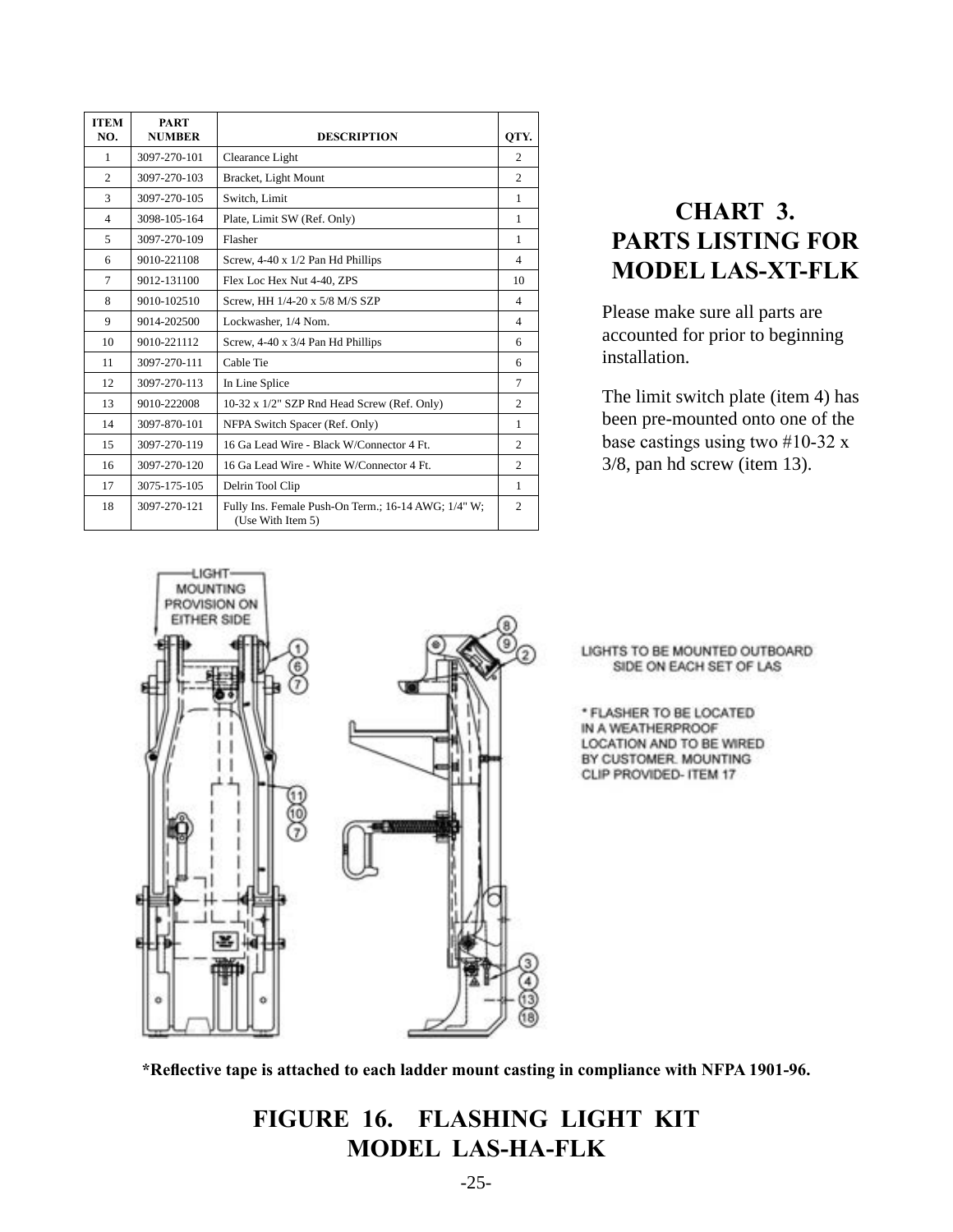

Order 3097-105-910 to receive one complete handle assembly for LAS-XT-775. For LAS-XT-975 order 3097-165-910 and for LAS-XT-1200 order 3097-145-910. Two handles are required per system.

# **FIGURE 17. HANDLE ASSEMBLY FOR LAS-XT SYSTEMS**

| <b>ITEM</b> | <b>PART NAME</b>                 | <b>PART NUMBER</b> | QTY.           |
|-------------|----------------------------------|--------------------|----------------|
|             | Housing - For LAS-775            | 3097-105-125       |                |
| 8           | Housing - For LAS-975            | 3097-165-125       | 1              |
|             | Housing - For LAS-1200           | 3097-145-125       |                |
| 18          | Set Screw - 7/8-14 Hollow Lock   | 3097-105-118       | 1              |
| 21          | Ret. Ring, 1ø Ext. (5100-100)    | 3097-105-121       | 1              |
| 24          | Handle                           | 3097-105-109       | 1              |
| 26          | Support, Retainer Handle         | 3095-180-105       | 1              |
| 27          | Screw 1/2-13 x 6 1/2 Socket Hd   | 9010-3350104       | 1              |
| 28          | Spring                           | 3097-105-113       | 1              |
| 30          | Nylon Washer, 1/2 ID x 3/4 OD    | 3097-105-130       | 1              |
| 35          | Screw, 5/16-18 x 2 Socket Hd     | 9010-333132        | 1              |
| 36          | Screw, 5/16-18 x 1 3/4 Socket Hd | 9018-103128        | $\mathfrak{D}$ |
| 37          | Hex Nut, $5/16-18$ Self Lock     | 9013-133100        | 3              |
| 60          | Wear Strip                       | 3097-105-160       |                |

For LAS and LAS-BHM Systems purchased prior to January 18, 1999 the channel support (item 54 or 55) will have to be reamed out to use the new handle assembly. The hole must be opened up from .875" to 1.031".

## **CHART 4. PARTS LISTING FOR LAS HANDLE ASSEMBLY**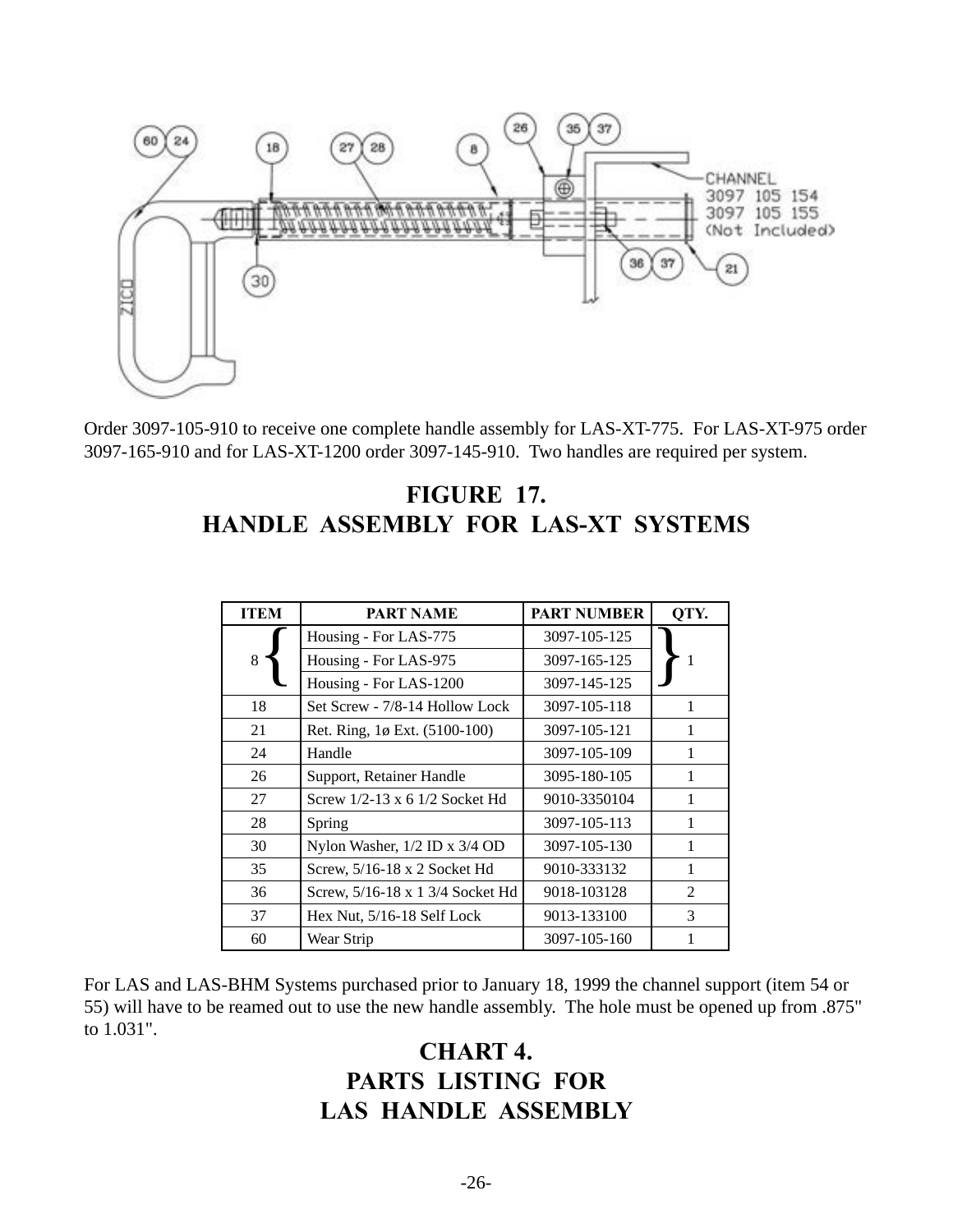

QUIC-LIFT™ Ladder Access Systems are available with either a manual or electric locking system. This page covers the manual system.

The manual locking system provides a positive means of retaining the ladders. The lock must be de-activated prior to operating the electrical control. This is done by pulling outward on the strap (99) or pushing back on the handle (77).

Parts list provided on pages x and y.

**Model LLAS-MLS shown for use with Model LAS-XT Systems**

# **FIGURE 18. MANUAL LOCKING SYSTEM**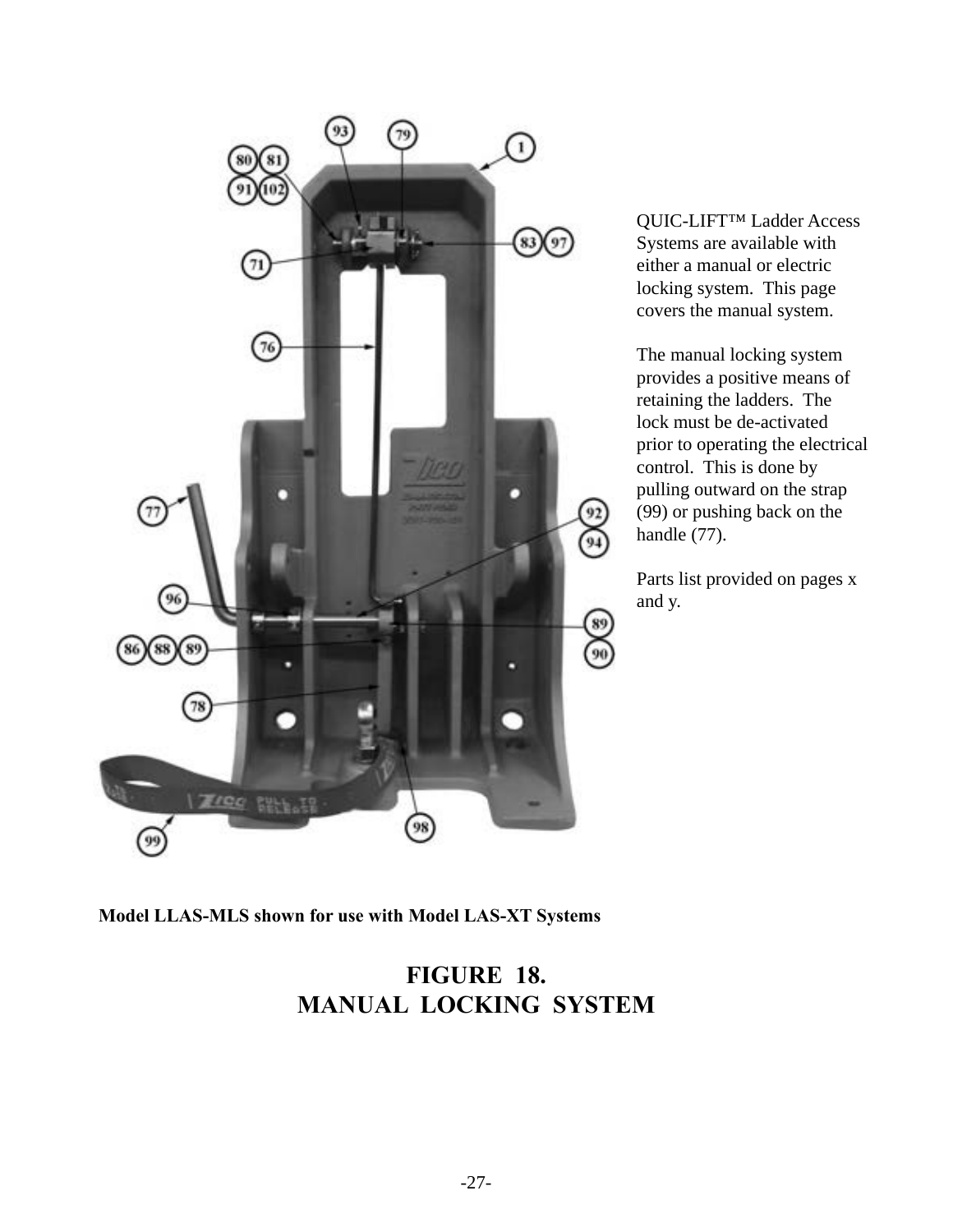

# **FIGURE 19. LOCKING SYSTEM COMPONENTS**



# **CHART 5. PARTS LISTING MANUAL & ELECTRIC LOCKING SYSTEMS**

|                 |                    |                                        | <b>CHANNEL RANGE</b> |                |
|-----------------|--------------------|----------------------------------------|----------------------|----------------|
|                 |                    |                                        |                      |                |
|                 |                    |                                        |                      |                |
|                 |                    |                                        |                      |                |
| <b>ITEM</b>     |                    |                                        |                      |                |
| NO.             | PART NO.           | <b>DESCRIPTION</b>                     | QTY.                 | QTY.           |
|                 |                    |                                        |                      |                |
| 1               | 3097-900-101       | Base casting for LAS-XT                | 1                    | 1              |
| $\overline{71}$ | 3097-280-103       | Latch casting                          | ī                    | ī              |
| 72              | 3097-280-105       | Hook casting                           | 1                    | 1              |
| 73              | 3097-280-107       | Latch keeper casting                   | 1                    | 1              |
| $\overline{74}$ | 3097-725-103       | Upper rod                              | ī                    | ---            |
| $\overline{75}$ | 3097-925-101       | Lower rod                              | ī                    |                |
| 76              | 3097-920-101       | Manual rod (not shown)                 |                      | 1              |
| $\overline{77}$ | 3097-920-103       | Handle                                 | 1                    | 1              |
| $\overline{78}$ | 3097-280-117       | Crank arm                              | 1                    | 1              |
| 79              | 3097-280-119       | Link pin                               | 1                    | $\overline{1}$ |
| $\overline{80}$ | 3097-280-121       | Link plate                             | $\overline{2}$       | $\overline{2}$ |
| $\overline{81}$ | 3097-920-105       | Latch spring                           | ī                    | T              |
| 82              | 3097-280-125       | Keeper spring                          | 1                    | 1              |
| $\overline{83}$ | 9080-004348        | Clevis pin $-7/16 \times 3$ SZP        | 1                    | 1              |
| $\overline{84}$ | 9040-101214        | Spring pin - 1/8 x 7/8                 | ī                    | $\overline{1}$ |
| 85              | 9110-103712        | $3/8 - 16 \times 3/4$ HH S/S           | $\overline{2}$       | $\overline{2}$ |
| 86              | 9110-102522        | $1/4 - 20$ x 1-3/8 HH S/S              | ī                    | ī              |
| $\overline{87}$ | 3097-500-185       | Actuator                               | 1                    | ---            |
| $\overline{88}$ | 9113-172500        | Nut, self-locking - 1/4-20 Hex S/S     | 4                    | $\overline{2}$ |
| $\overline{89}$ | 9114-112500        | Washer, plain - $1/4$ ID S/S           | $\overline{4}$       | $\overline{2}$ |
| 90              | 9070-000608        | Cotter pin - $1/16 \times 1/2$         | $\overline{1}$       | $\overline{1}$ |
| 91              | 9070-000912        | Cotter pin - 3/32 x 3/4                | $\overline{2}$       | $\overline{2}$ |
| 92              | 9110-103144        | Screw - $5/16 - 18 \times 2 - 3/4$ S/S | 1                    | T              |
| 93              | 3097-920-107       | Lock latch spacer                      | ī                    | ī              |
| $\overline{94}$ | 9113-103100        | Nut - 5/16-18 S/S                      | $\overline{2}$       | $\overline{2}$ |
| 95              | 3097-920-109       | Hook spacer                            | $\overline{1}$       | $\overline{1}$ |
| 96              | 3097-280-127       | Shaft collar - 1/2"                    | $\overline{2}$       | $\overline{2}$ |
| 97              | 9070-001216        | Cotter pin $-1/8 \times 1$             | ī                    | 1              |
| 98              | $0000 - 000 - 120$ | Key ring $-1$ "                        | $\overline{1}$       | $\mathbf{1}$   |
| 99              | 3097-280-129       | Strap - 1" W x 15" L                   | ī                    | ī              |
| 100             | 9114-203700        | Lockwasher, split - 3/8 ID             | $\overline{2}$       | $\overline{2}$ |
| 101             | 3097-285-205       | Control panel assembly (not shown)     | $\overline{1}$       |                |
| 102             | 3097-280-131       | Spring installation tool               | $\overline{1}$       | ī              |

Hook Casting and Latch Keeper Casting Assembly attached to channel support 3097-105-154 or 3097-105-155. Parts 72, 73, 82, 84, 85 & 100.

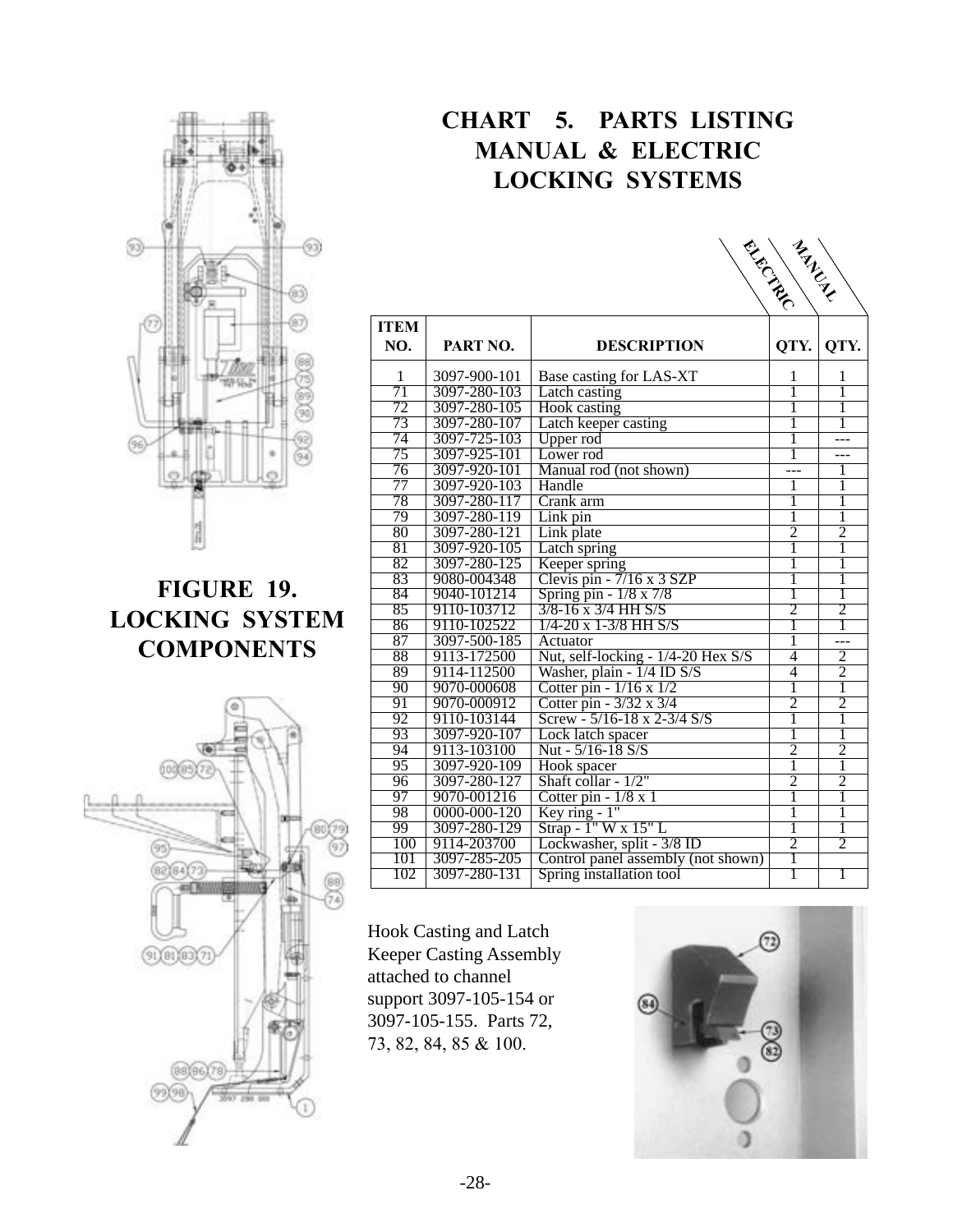

QUIC-LIFT™ Ladder Access Systems are available with either a manual or electric locking system. This page covers the electric system.

The electric locking system provides a positive means of retaining the ladders.

Parts list provided on page 28. For wiring information see pages 30 through 32.

### **Model LLAS-ELS shown for use with Model LAS-XT Systems**

Press down on the operating switch and the small electric actuator opens the locking mechanism.

After a momentary delay, the main electric actuator lowers the system.

# **FIGURE 20. ELECTRIC LOCKING SYSTEM**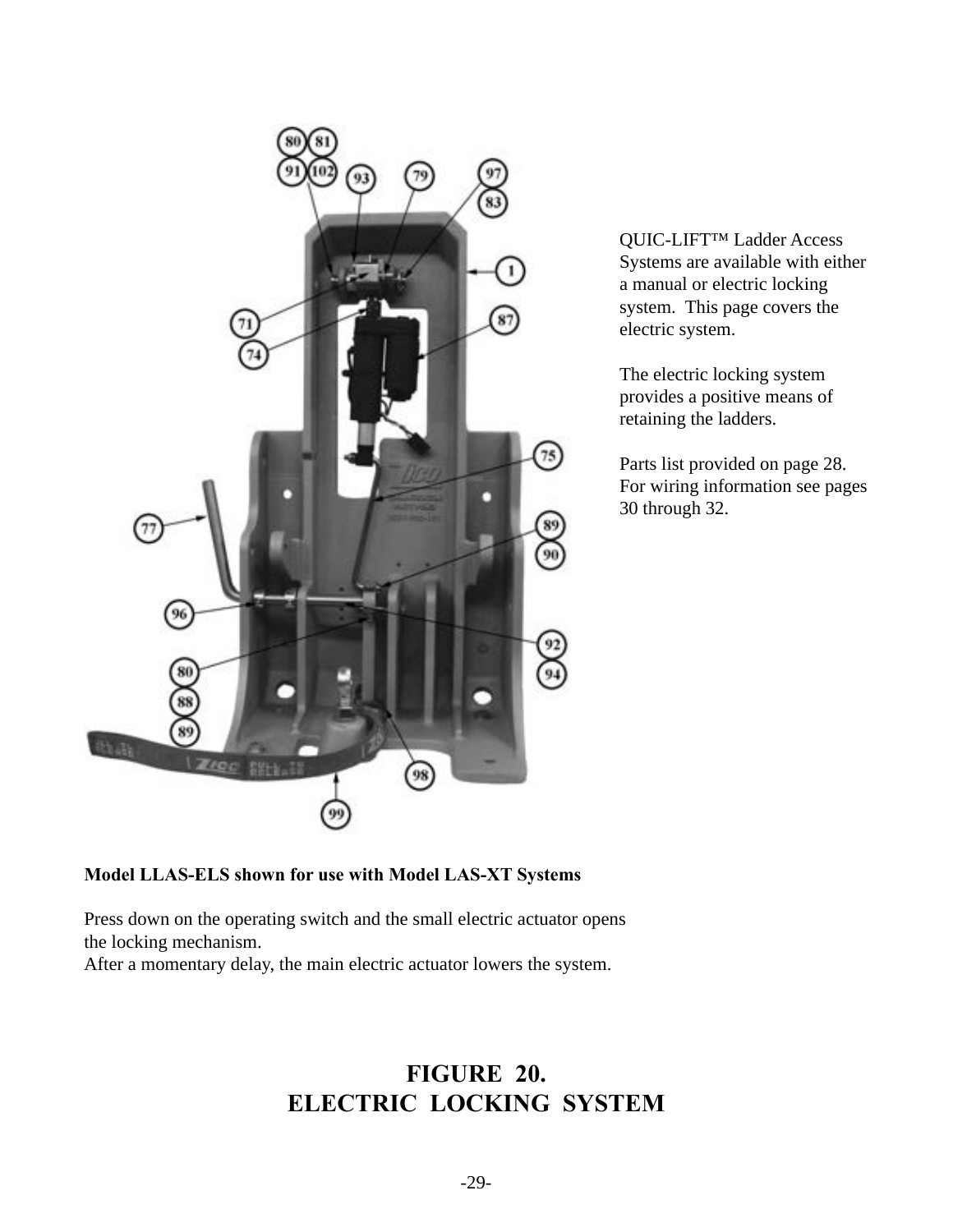|                          |                       | Œ)<br>s                           |              |              |                 | Œ<br>Ξ            | 8                       |                  | 3<br>con Leo<br>Ŗ     | <b>TOP VIEW</b>              | z<br>Ξ<br>€                       | n                             | ĝ<br>肛门                     |                                                   |                                               |                                               |                                                 |                        | t<br>REAR VIE<br>SH VIE | DCATTO-32<br><b>DRTANT</b> | E<br>u Yu         | Ē             | ô<br>Q                           | PARTS DIAGRAM & BREAKDOWN<br>$\frac{1}{2}$<br>CONTROL PANEL ASSEMBLY<br>Õ<br><b>KOTTOM VIEW</b><br>FIGURE 21.<br>©<br>ę<br>e)(m)(e |
|--------------------------|-----------------------|-----------------------------------|--------------|--------------|-----------------|-------------------|-------------------------|------------------|-----------------------|------------------------------|-----------------------------------|-------------------------------|-----------------------------|---------------------------------------------------|-----------------------------------------------|-----------------------------------------------|-------------------------------------------------|------------------------|-------------------------|----------------------------|-------------------|---------------|----------------------------------|------------------------------------------------------------------------------------------------------------------------------------|
| QTY.                     |                       |                                   |              |              |                 |                   |                         |                  |                       | 4                            |                                   |                               |                             | 4                                                 | 4                                             |                                               |                                                 | ٥                      |                         | $\mathcal{L}$              |                   | $\mathcal{L}$ |                                  |                                                                                                                                    |
| DESCRIPTION              | SWITCH MOUNTING PANEL | SWITCH, DPDT, 3 POS MOM (UP/DOWN) | <b>RELAY</b> | TIMER        | <b>RESISTOR</b> | <b>FUSEHOLDER</b> | FUSE, 1/4ø X 1-1/4" 15A | <b>SUB-PANEL</b> | TERMINAL BLOCK 10 POS | JUMPER, TERMINAL (NOT SHOWN) | MOTOR CONTROL UNIT, FWD/REV RELAY | SWITCH, SPST, 2 POS, (ON/OFF) | LIGHT, INDICATOR LED, GREEN | ACHINE SCREW<br>8-32 X 1/2" FLT HD PHILLIPS, SS M | 8-32 X 3/4" FLT HD PHILLIPS, SS MACHINE SCREW | 8-32 X 3/4" RND HD PHILLIPS, SS MACHINE SCREW | 6-32 X 1-1/2" RND HD PHILLIPS, SS MACHINE SCREW | 8-32 HEX NUT, LOCK, SS | 6-32 HEX NUT, LOCK, SS  | <b>BOOT, TOGGLE SWITCH</b> | NAMEPLATE, SWITCH | LOCKING RING  | LABEL, TERMINAL BLOCK, 1 THRU 10 | JUMPER TERMINALS (ITEM 10) ARE SHOWN ON THE VIEWS.<br>$\mathbb{R}$<br>NOTE:<br>4,500<br>REF<br>6x R0.09<br>4x #0.188               |
| PART NO.                 | 3097-500-178          | 3097-105-144                      | 3097-285-119 | 3097-285-121 | 3097-285-123    | 3097-285-125      | 3097-285-127            | 3097-285-145     | 3097-285-131          | 3097-285-133                 | 3098-400-115                      | 3097-500-157                  | 3097-500-158                | 9110-161608                                       | 9110-161612                                   | 9110-241612                                   | 9110-241324                                     | 9113-251600            | 9113-251300             | 3097-105-145               | 3097-500-179      | 3097-105-146  | ŧ                                | PANEL CUTDUT HOLE<br>6.000 REF<br>$-5.375-$<br>$-5,500$<br>5,000<br>≌ س<br>$-z \times R0.500$                                      |
| <b>ITEM</b><br>$\dot{q}$ |                       | $\mathbf{C}$                      | $\epsilon$   | 4            | $\sigma$        | $\circ$           | $\overline{ }$          | ${}^{\infty}$    | $\mathfrak{S}$        | $\overline{10}$              | $\equiv$                          | $\overline{\mathfrak{c}}$     | $13\,$                      | $\Xi$                                             | 15                                            | $\overline{16}$                               | $\overline{17}$                                 | $18\,$                 | $\overline{19}$         | $\mathfrak{D}$             | $\overline{c}$    | $\mathcal{Z}$ | $\mathbb{S}^2$                   | $-16000$<br>0.188-<br>$0.313 -$<br>$0.250 -$<br>$rac{1}{1}$                                                                        |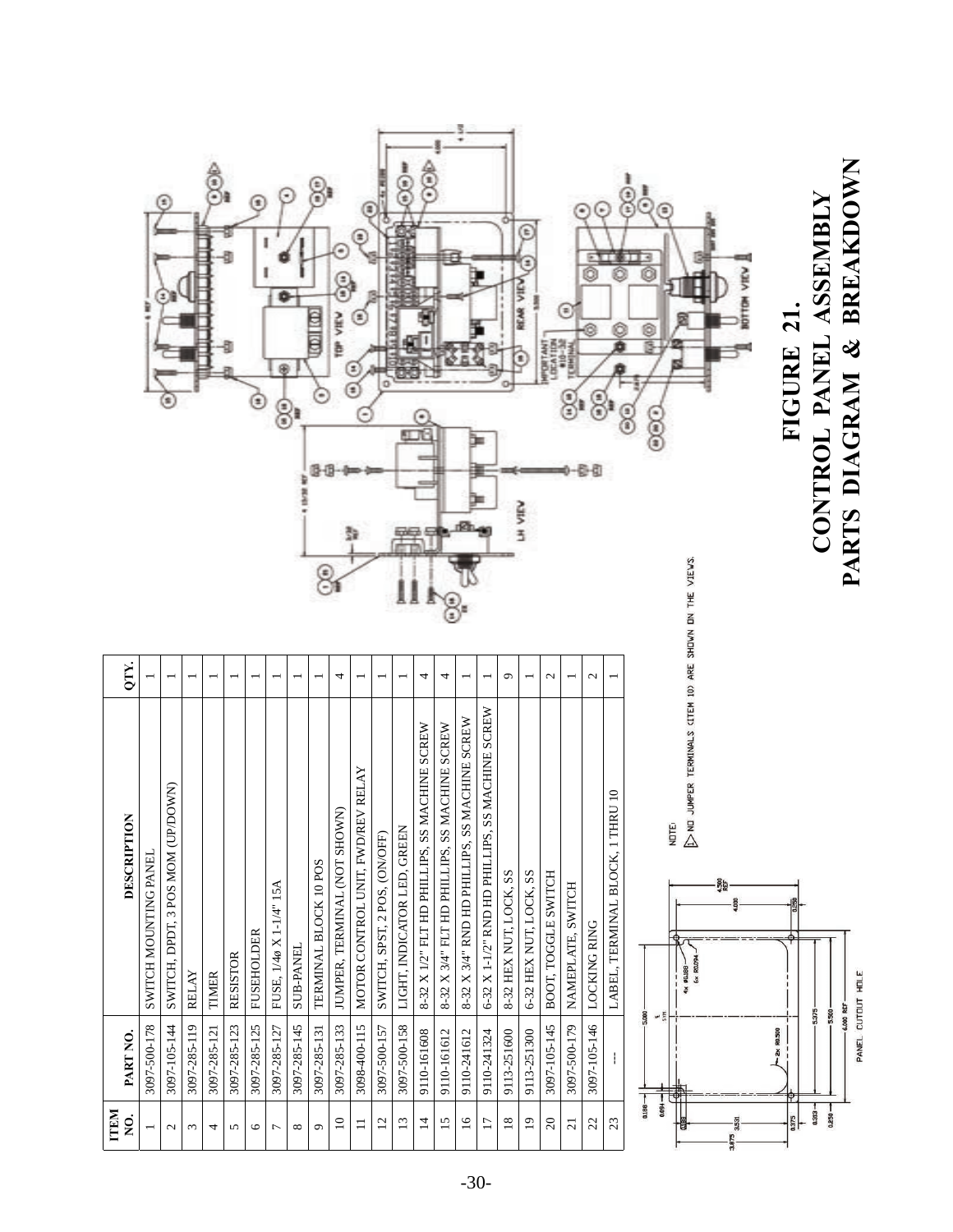

## **FIGURE 22. ELECTRICAL SYSTEM WHEN USING ELECTRIC LOCKS**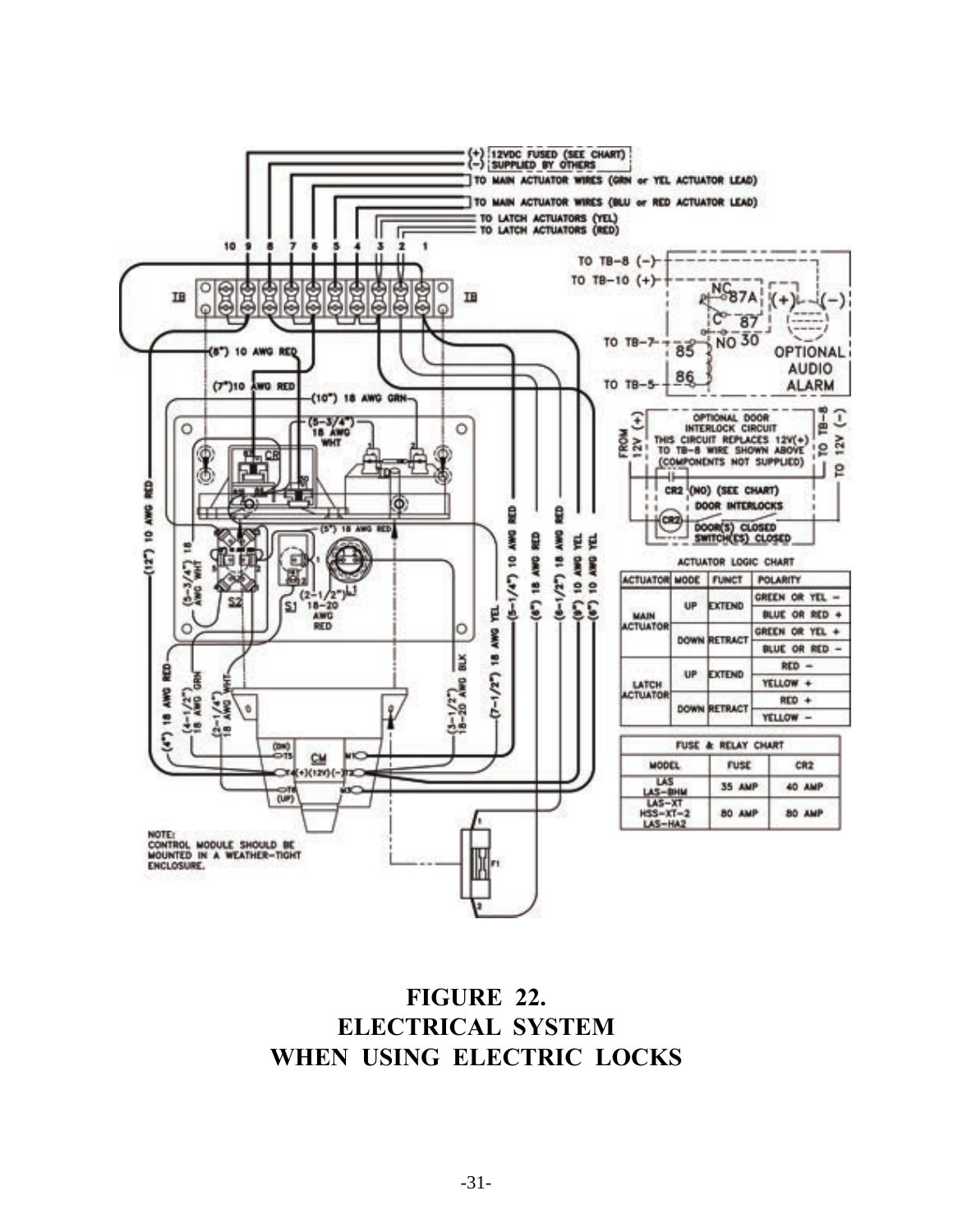### **OPERATING INSTRUCTIONS FOR LLAS-ELS ELECTRIC LOCKING SYSTEM WITH DOOR INTERLOCKS**

### **Note: Refer to the detail "Optional Door Interlock Circuit" on page 31, Figure 22**

#### **Mode of Operation**

- Turn on power to LAS unit S2 (by others)
- Close all interlocked doors. (Device will not operate or will stop anytime an interlock is broken.)

#### **Down Mode**

- Actuate switch and hold in the down position (S1).
- the latch actuator will start to unlock the latch, there will be a one (1) second delay after the latch actuator stops to ensure complete latch dis-engagement.
- Ladders will start to move down.
- At full down position release the switch.

#### **Up Mode**

- Actuate the switch and hold in the up position (S1).
- Both the lock actuator and main actuators will extend simultaneously.
- Hold the switch until both units have reached full up position (you'll hear racheting sound).

In the event the small electric actuator fails to operate, the lock may be de-activated by pulling outward on the strap (99) or pushing back on the handle (77).

NOTE: Relay CR2 for door interlock must be rated 80 amp.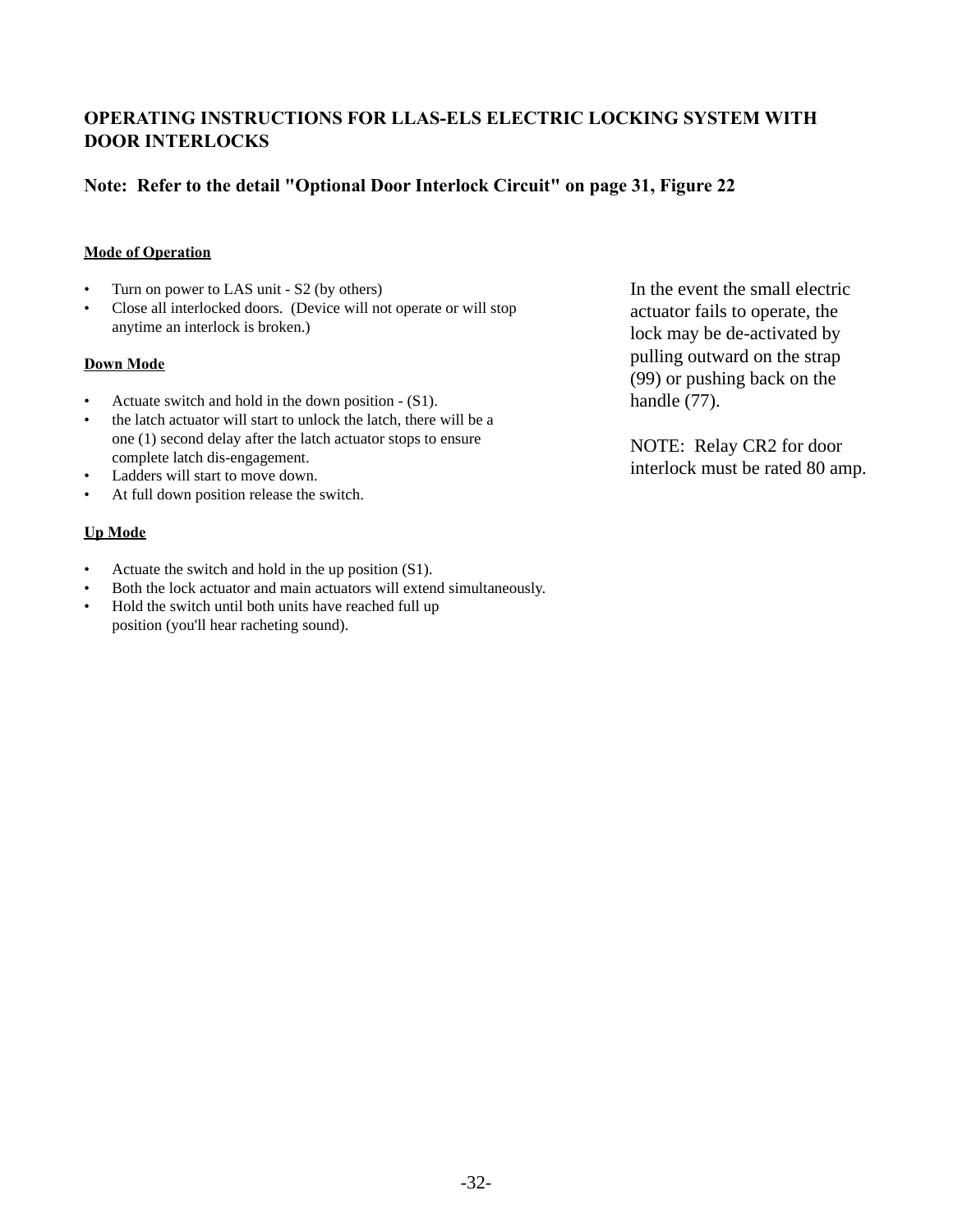

**Kit contains one tube of epoxy and two stainless steel rung protectors.**



**Rung protector installed showing proper placement. Old style handle assembly showing handle retainer casting.**

#### **Instructions for Use:**

- 1. Clean rungs with mild soap and water. Let dry.
- 2. Mark mounting location on rung.
- 3. Follow instructions for mixing the epoxy.
- 4. Spread epoxy evenly on the inside of the two rung protectors.
- 5. Clamp the rung protectors onto the rungs, using light pressure.
- 6. Let dry for 24 hours.
- 7. Place back into service.
- **NOTE: Ladder manufacturer's have kits available to prevent wear of the rungs from contact with the ladder beams. We strongly suggest they be used to extend the life of your ladder.**

# **FIGURE 23. LADDER GUARD KIT MODEL LAS-LGK**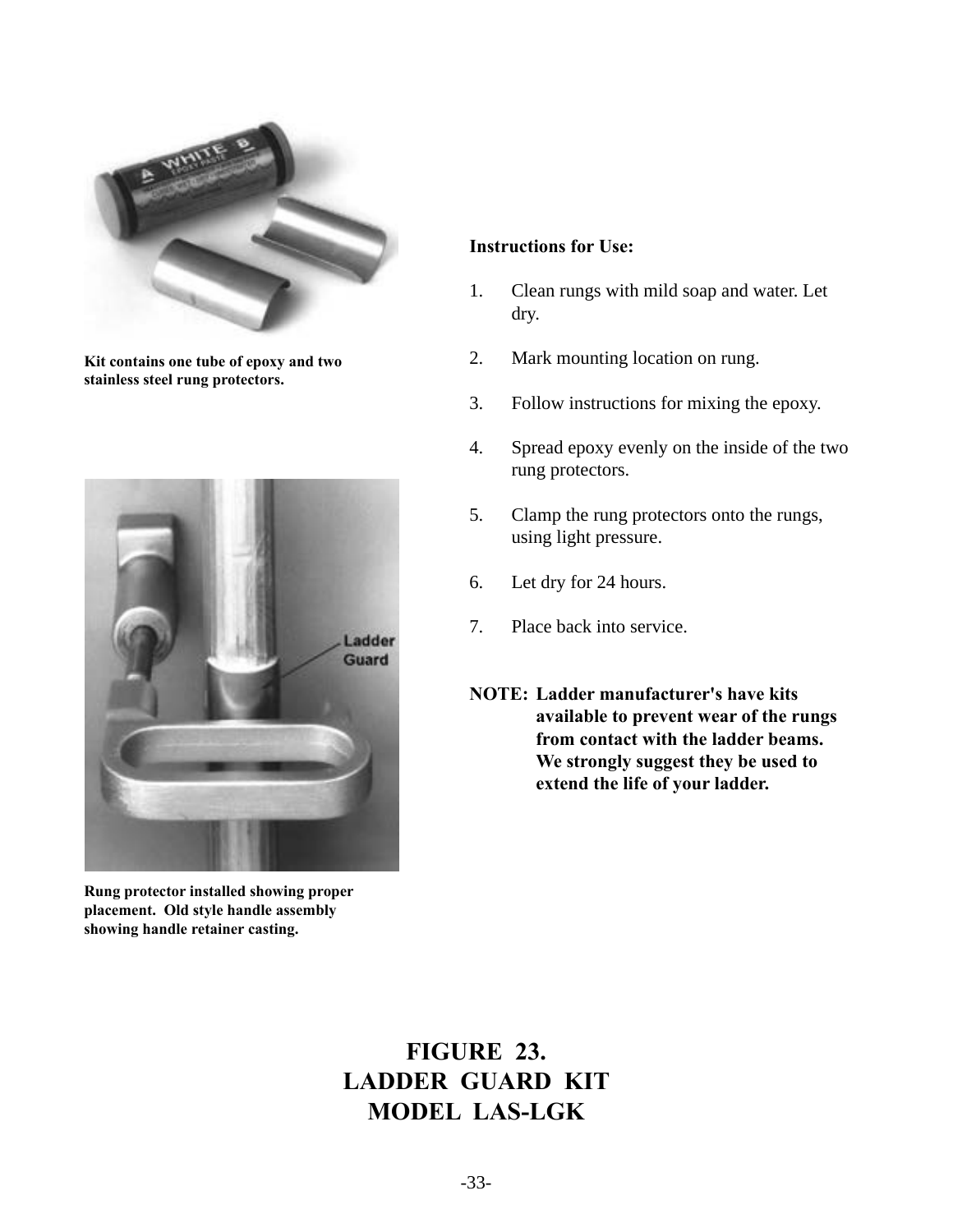# **CHART 6. LAS-XT PROBLEM SOLVING**

### **PROBLEM:**

### **SOLUTION:**

Units are running out of synchronization.

- \* During normal operation, the system should be run until both units have reached the fully lowered position or the fully stored position.
- \* Check to make sure the ladders are evenly placed on the system. There should be the same number of rungs hanging off each end of the system.
- \* With an electronic tester, measure the voltage just before the actuators. If the voltage differs by 0.5 volts or more, adjustments will have to be made to your wiring.
- \* Check the wire to the actuators for proper gauge. Gauge size depends on length of wire. Consult a qualified electrician for gauge size.
- \* Wires leading from the power source to each actuator should be the same length within a few feet.
- \* Follow the wire path from the power source to the electric actuators. Look for door interlock switches (switches that prevent the unit from operating if a door is open) that are wired directly through the power wire. These switches are rarely rated for the amperage needed to operate the system. This will have a major adverse effect on the system. For most applications 10 gauge wire is sufficient. Power must be run directly to the switch, then directly to the actuator. Switches must be wired using relays rated for at least 75 amps.

Implement this into the normal usage of system.

Space ladders evenly or counterweight the lighter side.

See Below

Wire must be replaced if undersized.

Have a qualified technician add wire to the shorter length until they are even.

Have a qualified electrician rewire the system so that the door interlock switches are wired through relays.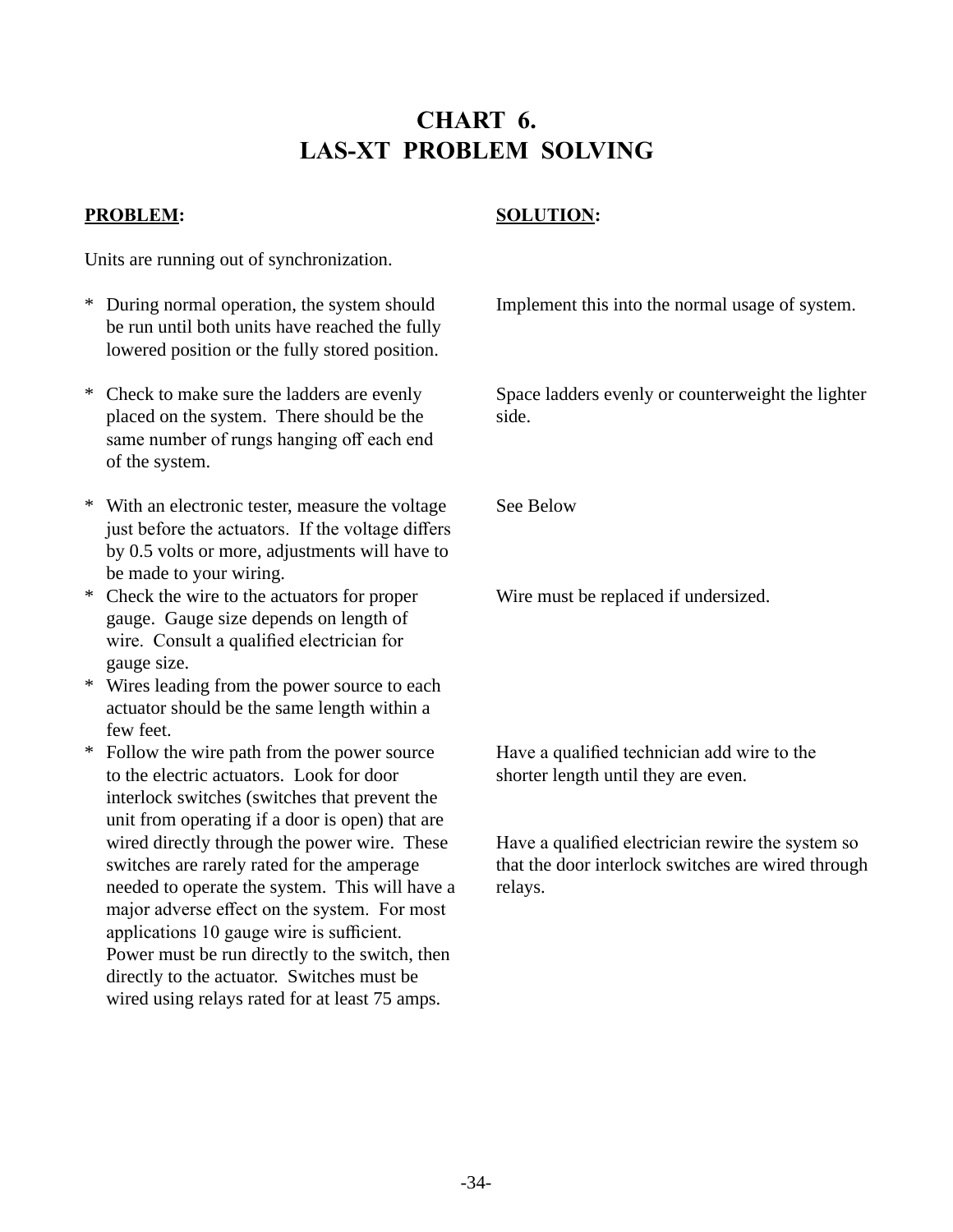## **WARRANTY REGISTRATION Please Mail Or Fax A Copy To ZICO To Register Your Unit**

| STREET ADDRESS: P.O. BOX: P.O. BOX:                                                                                                                                                            |                        |                                                           |                                                                                                                                                     |
|------------------------------------------------------------------------------------------------------------------------------------------------------------------------------------------------|------------------------|-----------------------------------------------------------|-----------------------------------------------------------------------------------------------------------------------------------------------------|
|                                                                                                                                                                                                |                        |                                                           |                                                                                                                                                     |
|                                                                                                                                                                                                | $\sqrt{2}$ LAS-XT-775  |                                                           | $\begin{array}{c}\n\text{LAS-XT-975}\n\end{array}$<br>$\begin{array}{c}\n\textbf{LAS-XT-1200}\n\end{array}$<br>$\overline{\qquad \qquad }$ HSS-XT-2 |
| SERIAL NO. ON UNIT: (SEE PAGE 13 FOR LOCATION)                                                                                                                                                 |                        |                                                           |                                                                                                                                                     |
| INSTALLED ON: (VEHICLE MFG.) DELIVERED: (DATE)                                                                                                                                                 |                        |                                                           |                                                                                                                                                     |
| WAS UNIT INSTALLED ON: NEW VEHICLE                                                                                                                                                             |                        |                                                           |                                                                                                                                                     |
|                                                                                                                                                                                                |                        | <b>EXISTING VEHICLE</b> RETROFITTED ONTO EXISTING VEHICLE |                                                                                                                                                     |
| OPTIONS INSTALLED ON YOUR UNIT (CHECK ALL THAT APPLY):                                                                                                                                         |                        |                                                           |                                                                                                                                                     |
| $LAS-FLB$<br>$LAS-XT-AB$<br>$PPMB-AA$<br>$PPMB-BB$                                                                                                                                             | <b>ELB ELB LAS-LGK</b> | FLBA <b>International FLBA International PLBA I</b>       | LAS-FLK <b>DETER CONTRER</b>                                                                                                                        |
| <b>LADDERS MOUNTED ON THE UNIT:</b>                                                                                                                                                            |                        |                                                           |                                                                                                                                                     |
| DUO SAFETY_________ FT. EXTENSION, MODEL______ ALCO LITE_____ FT. EXTENSION, MODEL<br>DUO SAFETY FT. ROOF, MODEL<br>DUO SAFETY FT. NODEL<br>HARD SLEEVE MOUNTED ON THE UNIT:                   |                        | ALCO LITE FT.                                             | ALCO LITE FT. ROOF, MODEL<br><b>MODEL</b>                                                                                                           |
| <b>ET LIGHT WEIGHT</b><br><b>FT STANDARD WEIGHT</b>                                                                                                                                            |                        |                                                           | STRAINER ATTACHED TO SLEEVE______ YES ________ NO                                                                                                   |
| WHERE DID YOU HEAR ABOUT OUR PRODUCT?                                                                                                                                                          |                        |                                                           |                                                                                                                                                     |
| MAGAZINE AD (SPECIFY) <b>ACCOUNTER AND INSTALLATION</b> CONTINUES AND <b>ACCOUNTER ACCOUNTER AND INSTALLATION</b><br>ANOTHER DEPARTMENT (SPECIFY)<br><sub>2</sub> ANOTHER DEPARTMENT (SPECIFY) |                        |                                                           |                                                                                                                                                     |